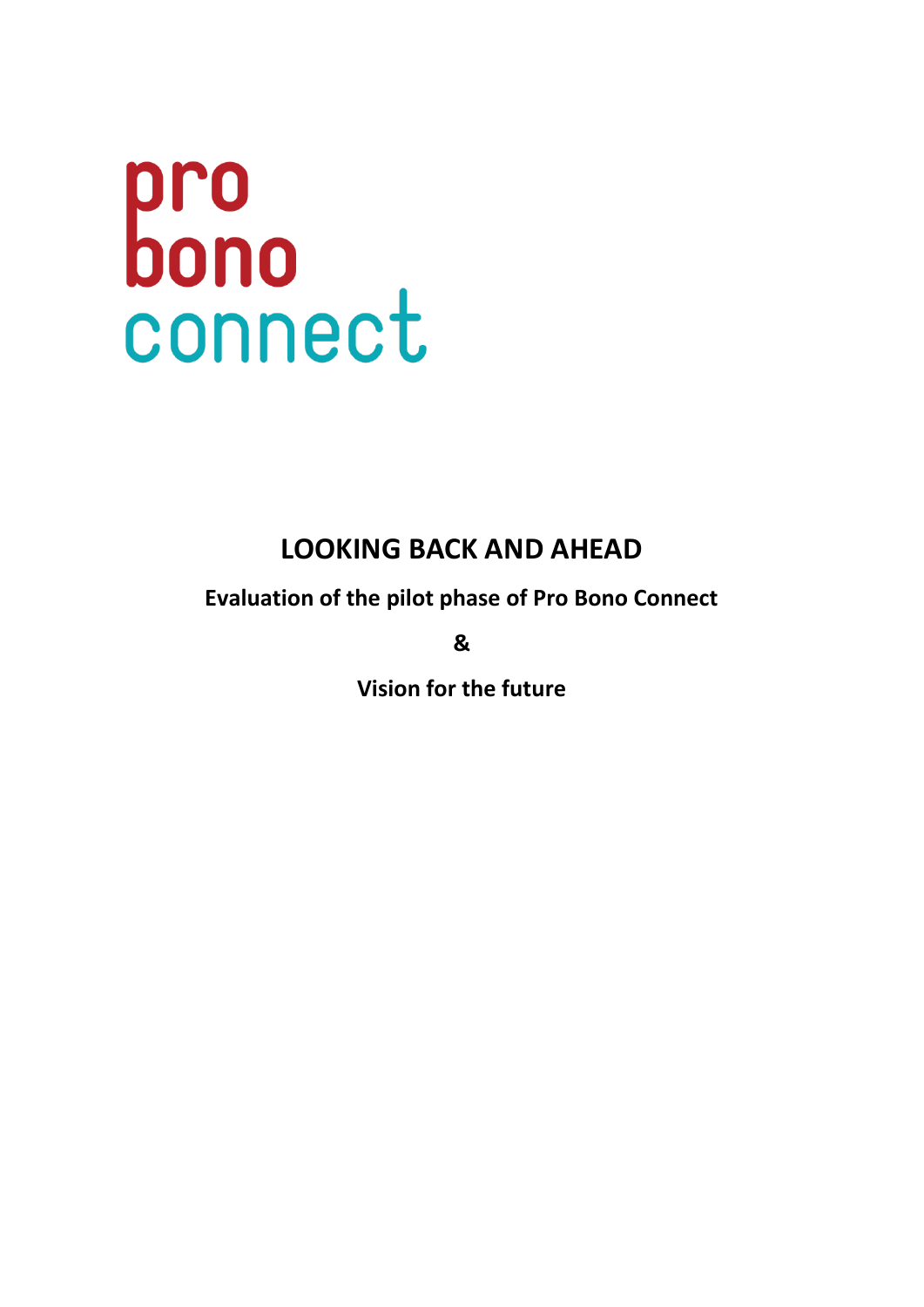Pro Bono Connect De Wittenstraat 25 1052 AK Amsterdam [info@probonoconnect.nl](mailto:info@probonoconnect.nl) [www.probonoconnect.nl](http://www.probonoconnect.nl/) +31 (0)20 240 2956

Amsterdam, 23 July 2018

\*A draft version of this report was presented to and discussed with Pro Bono Connect's participating law firms, Advisory Committee and Project Board during its Round Table on 14 June 2018. These stakeholders had the opportunity to comment on the draft until 1 July 2018, after which the report was finalised.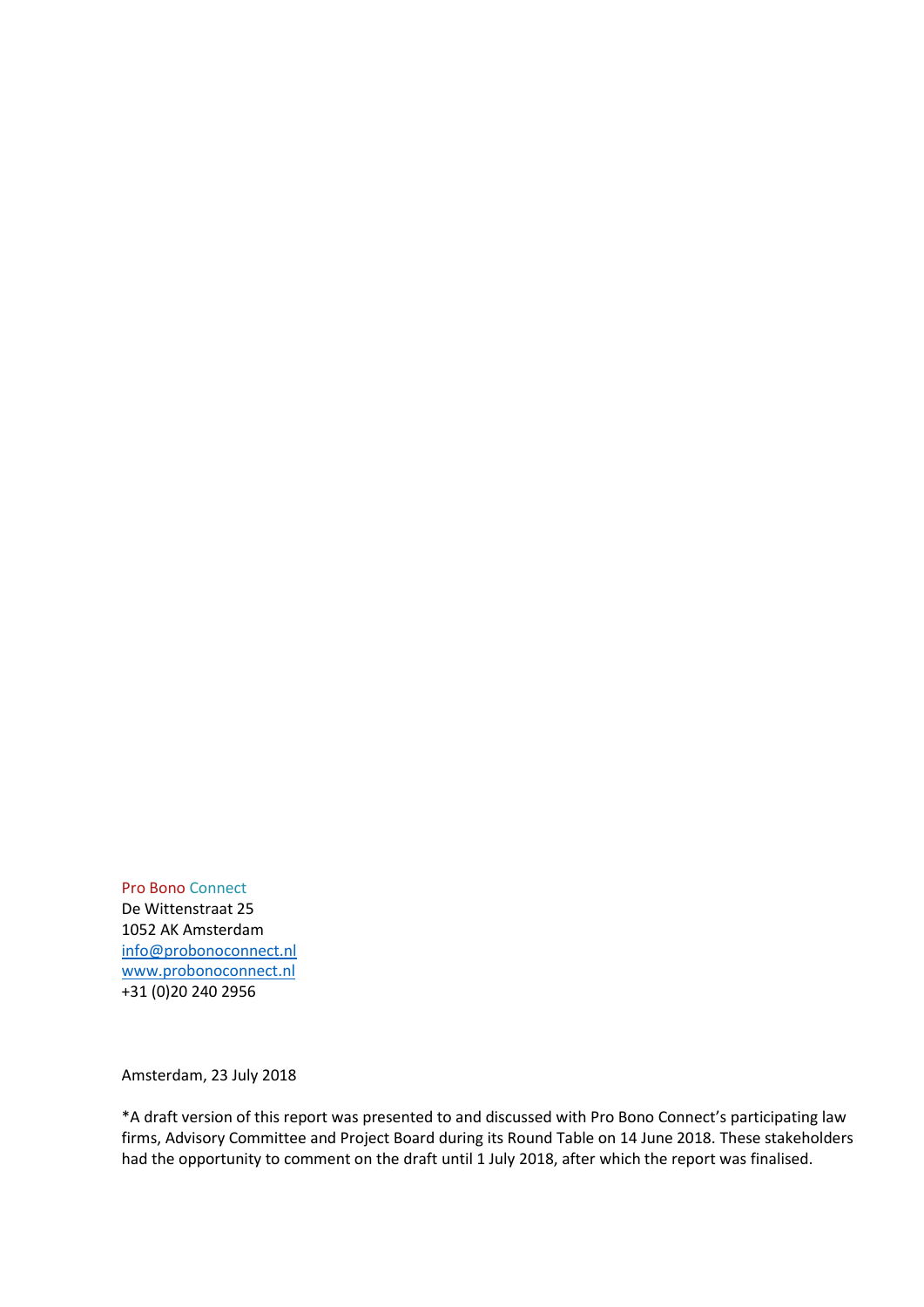#### *Executive Summary*

After 2.5 years of Pro Bono Connect, it is time to look back and ahead. What went well and what could be improved? What has been achieved in the pilot phase and what are the key lessons learned? And, perhaps most importantly: is there a future for a clearinghouse like Pro Bono Connect?

In this evaluation report you will find answers to these questions. We look back on the first 2.5 years of Pro Bono Connect, the first Dutch clearinghouse, and present our vision for the future of the project.

Through the establishment of Pro Bono Connect, the Dutch Section of the International Commission of Jurists (*Nederlands Juristen Comité voor de Mensenrechten*), with the support of 13 leading law firms in the Netherlands, aimed to improve access to justice for non-governmental organisations (**NGOs**) that promote the public interest and stimulate a pro bono culture in the Dutch legal landscape. The 3-year pilot phase of Pro Bono Connect started with the official launch in January 2016 and runs until December 2018.

One thing has become quite clear during this evaluation process: NGOs have voiced a great need for a clearinghouse in the Netherlands, a need that is well satisfied by Pro Bono Connect. In the first 2.5 years of its existence, Pro Bono Connect has accomplished 116 matches between requests from NGOs and participating law firms. In this relatively short period, 96 different organisations have found their way to Pro Bono Connect. Lawyers, for their part, have demonstrated great enthusiasm about their participation in Pro Bono Connect and in providing legal services in the public interest. Pro Bono Connect bridges the gap between the different worlds of law firms and NGOs.

The results achieved in the pilot phase encourage us to keep up the good work after 2018 and to become more ambitious. We aim to solidify the basis laid for a clearinghouse that is here to stay. We want to put Pro Bono Connect on the map of the Dutch legal landscape, and to further stimulate the Dutch pro bono culture. Accordingly, we aim to expand the network of participating law firms, provided that the number of requests for legal assistance equally increases and the high-quality standard is maintained.

To further develop as a clearinghouse, Pro Bono Connect will need to expand in terms of staff. Apart from this, the governance model could stay the same. At this stage, it is best for Pro Bono Connect to remain a project of the NJCM. Having an Advisory Committee consisting of representatives of NGOs and participating law firms, all well as independent members, has turned out to be very valuable. The different experiences and backgrounds of its members make the Advisory Committee a balanced sounding board for the Project Coordinator and Project Board.

The profile and main principles of Pro Bono Connect will not change in the coming years. Pro Bono Connect will stay focused on access to justice and legal assistance and will not extend its services to requests without a legal dimension (e.g. marketing or consultancy advice) for now. The providers of pro bono services remain the participating law firms and their lawyers. University law clinics may assist if a request is more suitably handled within an academic context, possibly in cooperation with lawyers from participating firms. Pro bono recipients remain NGOs and other organisations that serve the public interest and that fulfil the criteria for acceptance of requests. Pro Bono Connect is financed by contributions from the participating law firms (fixed annual fee). Though it might obtain third-party funding, it should not depend upon it. Importantly, pro bono recipients are not charged a fee for using the services of Pro Bono Connect.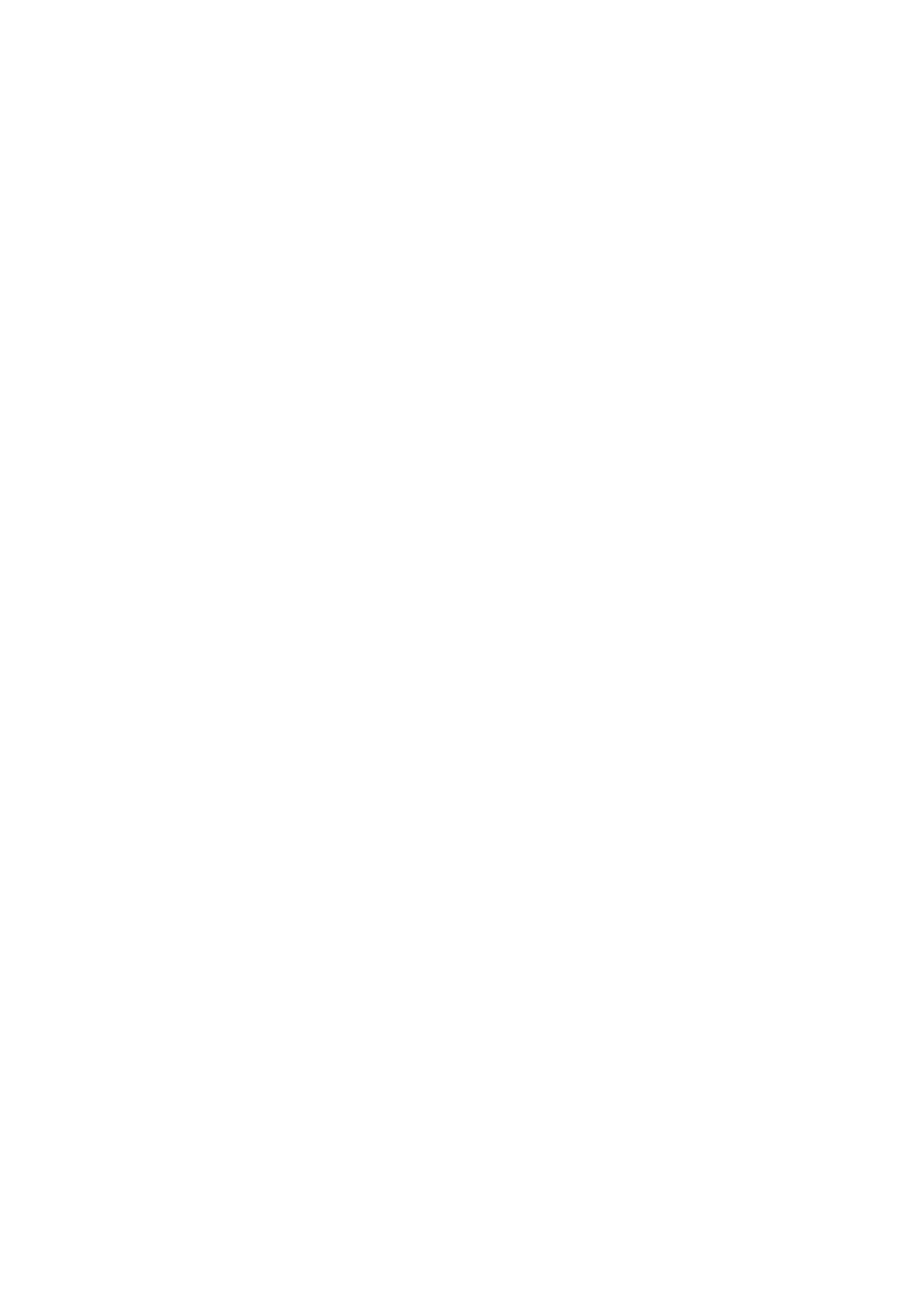# Table of contents

| 1                       |     |                                                                       |  |
|-------------------------|-----|-----------------------------------------------------------------------|--|
| $\overline{2}$          |     |                                                                       |  |
|                         | 2.1 |                                                                       |  |
|                         | 2.2 |                                                                       |  |
|                         | 2.3 |                                                                       |  |
| $\overline{\mathbf{3}}$ |     |                                                                       |  |
|                         | 3.1 |                                                                       |  |
|                         | 3.2 |                                                                       |  |
|                         | 3.3 |                                                                       |  |
|                         | 3.4 |                                                                       |  |
|                         | 3.5 |                                                                       |  |
|                         | 3.6 |                                                                       |  |
|                         | 3.7 |                                                                       |  |
|                         | 3.8 |                                                                       |  |
|                         | 3.9 |                                                                       |  |
| 4                       |     |                                                                       |  |
| 5                       |     |                                                                       |  |
|                         | 5.1 |                                                                       |  |
|                         | 5.2 |                                                                       |  |
|                         | 5.3 |                                                                       |  |
|                         | 5.4 | Meetings and interviews NGO representatives and other stakeholders 15 |  |
|                         | 5.5 |                                                                       |  |
| 6                       |     |                                                                       |  |
|                         | 6.1 |                                                                       |  |
|                         | 6.2 |                                                                       |  |
|                         | 6.3 |                                                                       |  |
|                         | 6.4 |                                                                       |  |
|                         | 6.5 |                                                                       |  |
| 7                       |     |                                                                       |  |
| 8                       |     |                                                                       |  |
|                         | 8.1 |                                                                       |  |
|                         | 8.2 |                                                                       |  |
|                         |     |                                                                       |  |
|                         | 8.3 |                                                                       |  |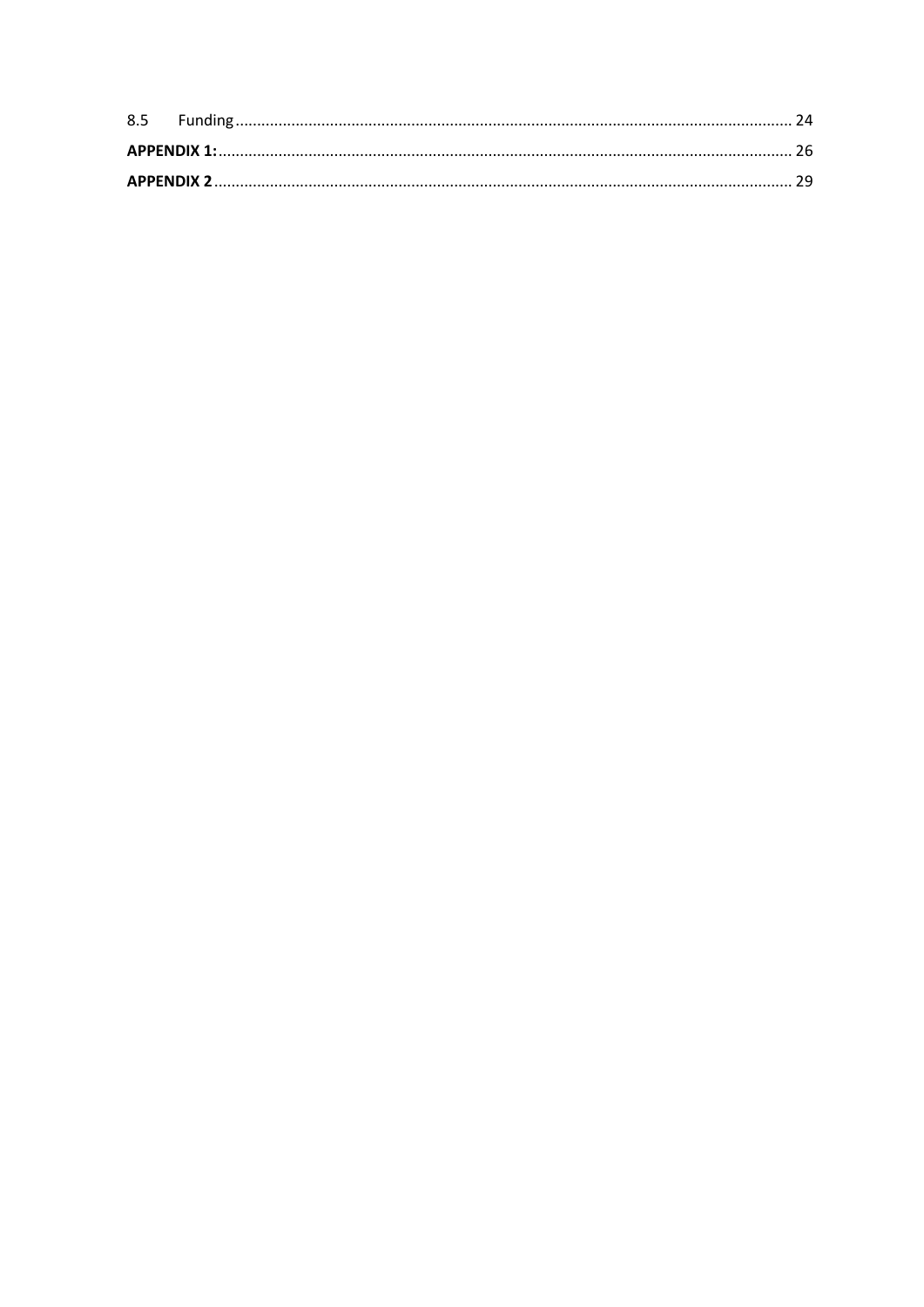#### <span id="page-6-0"></span>**1 INTRODUCTION**

In January 2016, Pro Bono Connect was officially launched: the first Dutch clearinghouse, initiated by the Dutch Section of the International Commission of Jurists (*Nederlands Juristen Comité voor de Mensenrechten*) and supported by 13 leading law firms in the Netherlands.

Now the pilot is running for 2.5 years, it is time to look back. What has been achieved in this period? What have been key lessons learned during the pilot phase? What are success stories and which are the key challenges?

In this report we present facts and figures relating to the requests for legal assistance received in the past years. Probably even more important is that we reflect on the basis of input received from our stakeholders. Their feedback has enabled us to critically look at the first years of Pro Bono Connect and make plans for the future.

"*The sheer number of requests and the enthusiastic responses from NGOs (even when they have not yet submitted a request), law firms and others have demonstrated that there is a need for Pro Bono Connect.*"

Mid Pilot Report

One thing has become very clear during the evaluation process: there is a great need for a clearinghouse in the Netherlands, a need that is well satisfied by Pro Bono Connect. Both NGOs and the participating law firms have demonstrated great enthusiasm about their participation in Pro Bono Connect, with Pro Bono Connect filling a gap in their needs.

The success of Pro Bono Connect stands or falls with the participation of the law firms and lawyers involved. The enthusiasm to take on pro bono requests is vital to a clearinghouse and Pro Bono Connect could not operate without their contribution.

The impressive results of Pro Bono Connect would not have been achieved without the commitment of the 13 law firms that have been involved since the start. These 13 Founding Members are: AKD, Baker McKenzie, Clifford Chance, CMS, De Brauw Blackstone Westbroek, DLA Piper, Houthoff, HVG Law, Linklaters, Loyens & Loeff, Nauta Dutilh, Simmons & Simmons and Stibbe. With Van Benthem & Keulen and Dentons Boekel joining in 2018, an increased interest for pro bono work in the Netherlands has been demonstrated. We are confident that together we can boost the phenomenon of serving the public interest through offering pro bono legal services.

The results would not have been achieved either without the many NGOs that have submitted requests to Pro Bono Connect. Their supply of legal questions demonstrates the need for a clearinghouse in the Netherlands and trust in Pro Bono Connect. We are definitely committed to keep up the good work.

Annemarie van den Heuvel

Project Coordinator Pro Bono Connect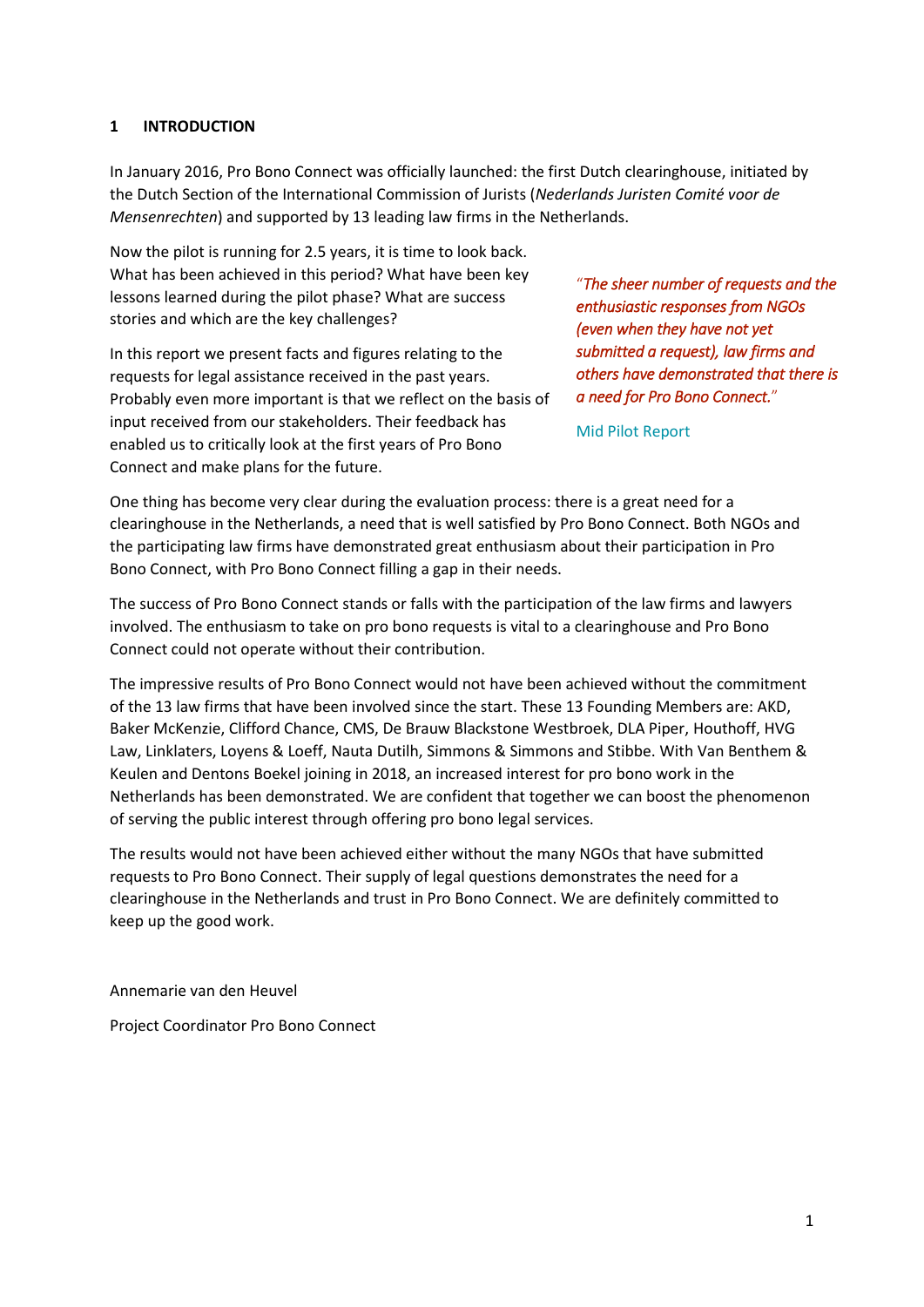# <span id="page-7-0"></span>**2 STARTING POINTS**

### <span id="page-7-1"></span>2.1 Background

Pro Bono Connect was initiated by the Dutch Section of the International Commission of Jurists (*Nederlands Juristen Comité voor de Mensenrechten, NJCM*) to meet the need among NGOs for assistance with legal questions. The Netherlands lacked a clearinghouse that could connect NGOs and legal professionals for pro bono legal advice.

With the help of several law firms, the possibilities for establishing a clearinghouse in the Netherlands were investigated by Floris van Hees (NJCM member and former Senior Associate Clifford Chance) and Sophie van Dijken (secondee from De Brauw Blackstone Westbroek) in 2015. Their research among NGOs, law firms and foreign clearinghouses resulted in a project plan for the first clearinghouse in the Netherlands, Pro Bono Connect, which outlines a blueprint for the 3-year pilot phase (**Project Plan**) 1 .

The pilot phase of Pro Bono Connect runs from January 2016 until December 2018. In June 2017, the report '*Building a Pro Bono Clearinghouse in the Netherlands - Report on the first 1.5 years of Pro Bono Connect*' was published (**Mid-Pilot Report**) 2 . In this document, written by Project Coordinator Lara Talsma, Pro Bono Connect has reported on its activities as intermediary (number of requests received, type of requests/areas of expertise, requests denied, etc.) and other activities carried out. The report also includes the financial state and some plans for the future.

#### <span id="page-7-2"></span>2.2 Goals and activities

The goal of Pro Bono Connect is improving access to justice for NGOs that promote the public interest and aim to improve human rights in the broad sense. As a clearinghouse can only fulfill its potential and goal with the help of passionate and dedicated advocates, as set out in the Project Plan, one of the primary goals of Pro Bono Connect is to inspire lawyers to advance the public interest and equip them with the necessary knowledge, skills and opportunities to do so.

Based on this twofold goal, the activities of Pro Bono Connect can be divided in two categories:

- (i) activities relating to matching legal requests from NGOs with participating law firms for pro bono legal assistance (advice, litigation, drafting legal documents etc.); and
- (ii) activities relating to encouraging and assisting participating law firms to (further) develop their internal pro bono culture, as well as promotion of pro bono culture in a broader sense.

#### Broker Activities

**.** 

The first category of activities includes those directly related to requests for legal assistance: (i) screening and vetting of the NGOs requesting legal assistance (background search), (ii) assisting NGOs in formulating requests (clarifying the legal question, summarising facts), (iii) distribution of requests by selecting and contacting the most suitable law firms to offer the request, and (iv) requesting feedback and dealing with complaints (if any). Other activities falling in this category are establishing and maintaining contacts with NGOs and their branch organisations. A wide network and

<sup>&</sup>lt;sup>1</sup> See:<https://probonoconnect.nl/wp-content/uploads/2017/03/Pro-Bono-Connect-Project-Plan.pdf>

<sup>&</sup>lt;sup>2</sup> See: [https://probonoconnect.nl/wp-content/uploads/2017/03/20170607-Report-1.5-yrs-Pro-Bono-Connect-](https://probonoconnect.nl/wp-content/uploads/2017/03/20170607-Report-1.5-yrs-Pro-Bono-Connect-FINAL-for-publication.pdf)[FINAL-for-publication.pdf](https://probonoconnect.nl/wp-content/uploads/2017/03/20170607-Report-1.5-yrs-Pro-Bono-Connect-FINAL-for-publication.pdf)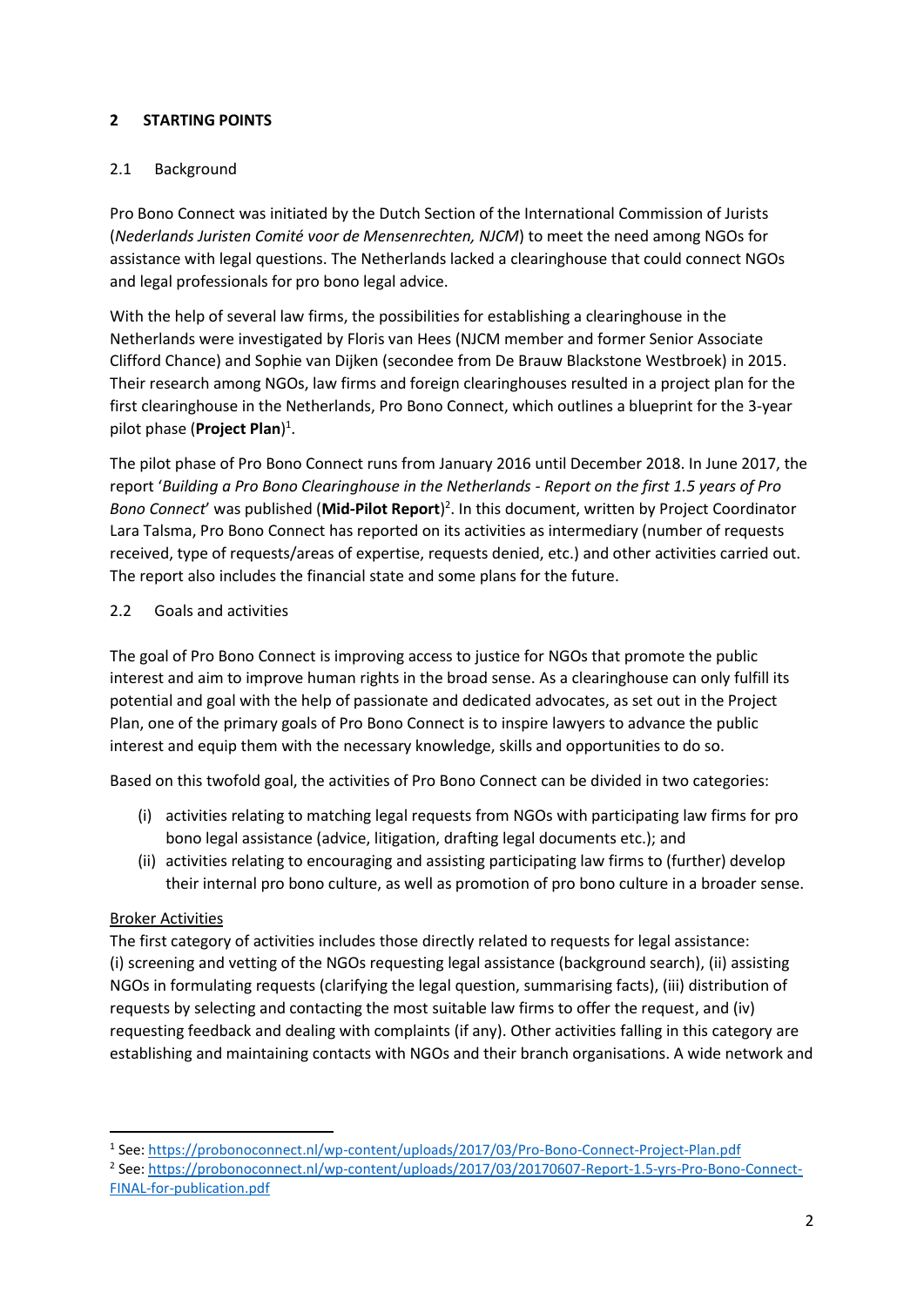good reputation among NGOs is important to encourage organisations to submit interesting requests.

# Activities relating to development of pro bono culture

The second category may include a wide range of activities. In principle, any activity that might contribute to development of pro bono culture within the participating law firms qualifies. It depends on the needs and wishes of the individual firms which activities could be carried out. Pro Bono Connect has a role in identifying these in consultation with our contact persons at the participating firms. Examples of activities are giving presentations at partner meetings or lectures for and/or with lawyers, see Chapter [4](#page-17-0) of this report.

# <span id="page-8-0"></span>2.3 Key Performance Indicators

The success of Pro Bono Connect should be assessed on the basis of performance on the two pillars of the project: pro bono legal assistance and development of pro bono culture. At the start of the pilot, it was decided that the type of requests that NGOs may submit should not be limited to human rights, but rather extend to all sorts of legal questions. This approach seems in the interest of both NGOs and the participating law firms: NGOs sometimes may primarily need advice on matters relating to contracts, governance, intellectual property or employment law and the participating law firms often have expertise in these legal areas.

In the Project Plan it has been pointed out that although requests may extend to all sorts of legal questions, Pro Bono Connect should focus on requests which are in the public interest, e.g. because these requests contribute to the strategic goals of the NGO submitting the request or have substantial impact, either on society in general or on a group of people.

In the assessment of the results related to requests, two categories are therefore distinguished:

- (i) Requests for legal assistance in conjunction with an organisation's policy and campaign work, for example, advice on legislative proposals, strategic litigation or legal clarification for a national campaign (**strategic requests**); and
- (ii) Requests for legal assistance relating to organisational issues, such as a governance "health-check", a data protection policy, employment law or property issues (**organisational requests**).

As Key Performance Indicators for pro bono legal assistance may serve:

- the number of requests received and matched and the increase thereof during the pilot phase (see paragraph [3.3\)](#page-11-0);
- the number of requests accepted by the first firm the request was submitted to (**First Time Right**) (see paragraph [3.4\)](#page-12-0);
- the percentage of strategic requests (received and matched) (see paragraph [3.5\)](#page-12-1); and
- multiple requests by NGOs (see paragrap[h 3.8\)](#page-15-0).

Pro bono culture and development of it are by nature more difficult to measure. Some factors, as set out in Chapte[r 4,](#page-17-0) may indicate to which extent a pro bono culture is developed.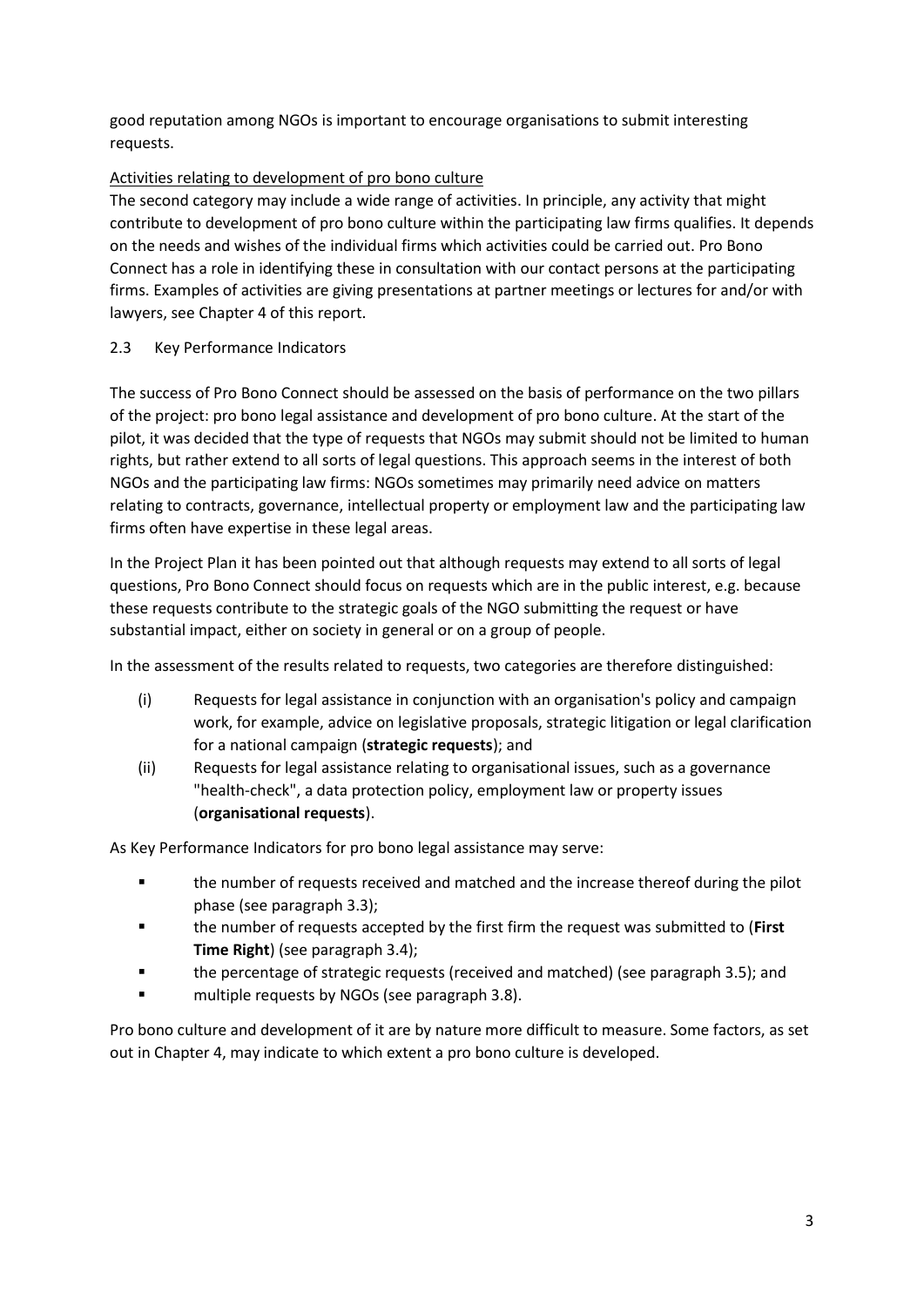#### <span id="page-9-0"></span>**3 FACTS AND FIGURES REQUESTS**

The statistics and other information in this Chapter [3](#page-9-0) are based on the requests for (legal) assistance that Pro Bono Connect processed since the end of 2015 (its informal start) until 1 May 2018<sup>3</sup>.

#### <span id="page-9-1"></span>3.1 How we work



Pro Bono Connect has an active role in matching requests. It takes care of the screening and vetting process to assess if the request and/or the organisation qualifies for reference through Pro Bono Connect. Subsequently, it reviews the request in terms of content and often assists organisations in (re)formulating the request. Pro Bono Connect uses a personalised approach in offering the requests to the participating law firms. We contact the law firms on an individual basis, taking into account the firm's pre-expressed preferences (for particular types of requests or organisations or a specific theme) and expertise, as well as a fair distribution of the number of requests. If the contacted firm accepts the request, Pro Bono Connect brings the NGO into contact with the lawyer who will work on the matter. From then on, the NGO and the firm have a lawyer-client relationship and the role of Pro

1

<sup>&</sup>lt;sup>3</sup> Requests definitively matched or not matched on 1 May 2018.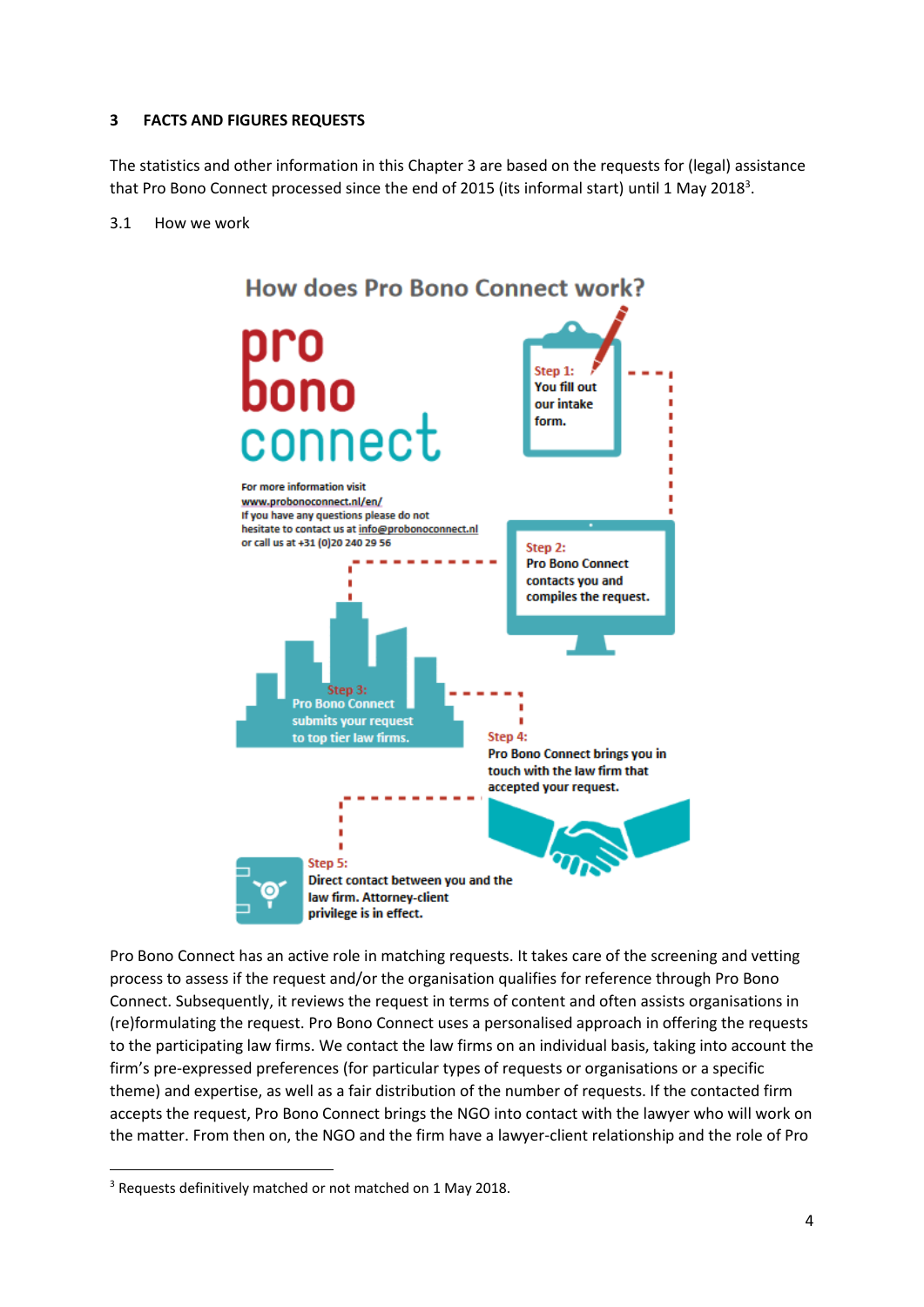Bono Connect is limited to asking feedback from both parties. Pro Bono Connect may act as intermediary if problems arise.

# <span id="page-10-0"></span>3.2 Scope and criteria for acceptance of requests

The criteria for acceptance of requests were established after careful deliberation with the Advisory Committee and the Project Board and made public on [our website.](https://probonoconnect.nl/en/) These criteria are:

- Is the request or organisation focused on improving human rights?
- If not, does the NGO/organisation have a public benefit mission?
- **•** If not either, does the request serve a public purpose, or is it a specific request with strategic relevance for the NGO/organisation?

The criteria serve as guidelines to facilitate assessment of requests and leave room for evaluation on a case-by-case basis. If none of these criteria are applicable, Pro Bono Connect may decide to take the request into consideration anyway. All these requests however will need to be approved by the Project Board.

A recurring question is whether Pro Bono Connect should accept requests from organisations that are not 'classical' NGOs, for instance social enterprises. This topic has been discussed in various meetings of the Advisory Committee and in meetings with participating law firms. In consultation with the Advisory Committee it was decided to assess all requests individually on their merits. A request that is submitted by a limited liability company (*BV*) may still serve a public interest. Pro Bono Connect should not deny requests simply because of the legal form of the organisation that

submits the request. It should not make a too strict pre-selection but leave it up to the participating firms to decide if they accept a request or not. On the other hand, law firms may indicate that they only accept requests from nonprofit organisations.

One of the principles of the project is that Pro Bono Connect and pro bono advice rendered by the participating law firms do not become a substitute for state-funded or subsidised legal aid. Therefore, Pro Bono Connect in principle only assists organisations (and not individuals) in finding pro bono legal aid.



NGOs and other organisations that serve a public interest mission are not eligible for subsidized legal aid. We however realise that the opportunity to receive pro bono advice may withhold organisations from engaging a paid lawyer. When assessing whether a request is eligible for submission to a participating firm, Pro Bono Connect therefore always takes into consideration the risk of disadvantaging other lawyers, which we aim to avoid. We are careful not to cause unfair competition.

For more information on the criteria and a clarification on the requests accepted and denied we refer to Chapter 4 of the Mid-Pilot Report. No significant changes have taken place with regard to this subject since May 2016.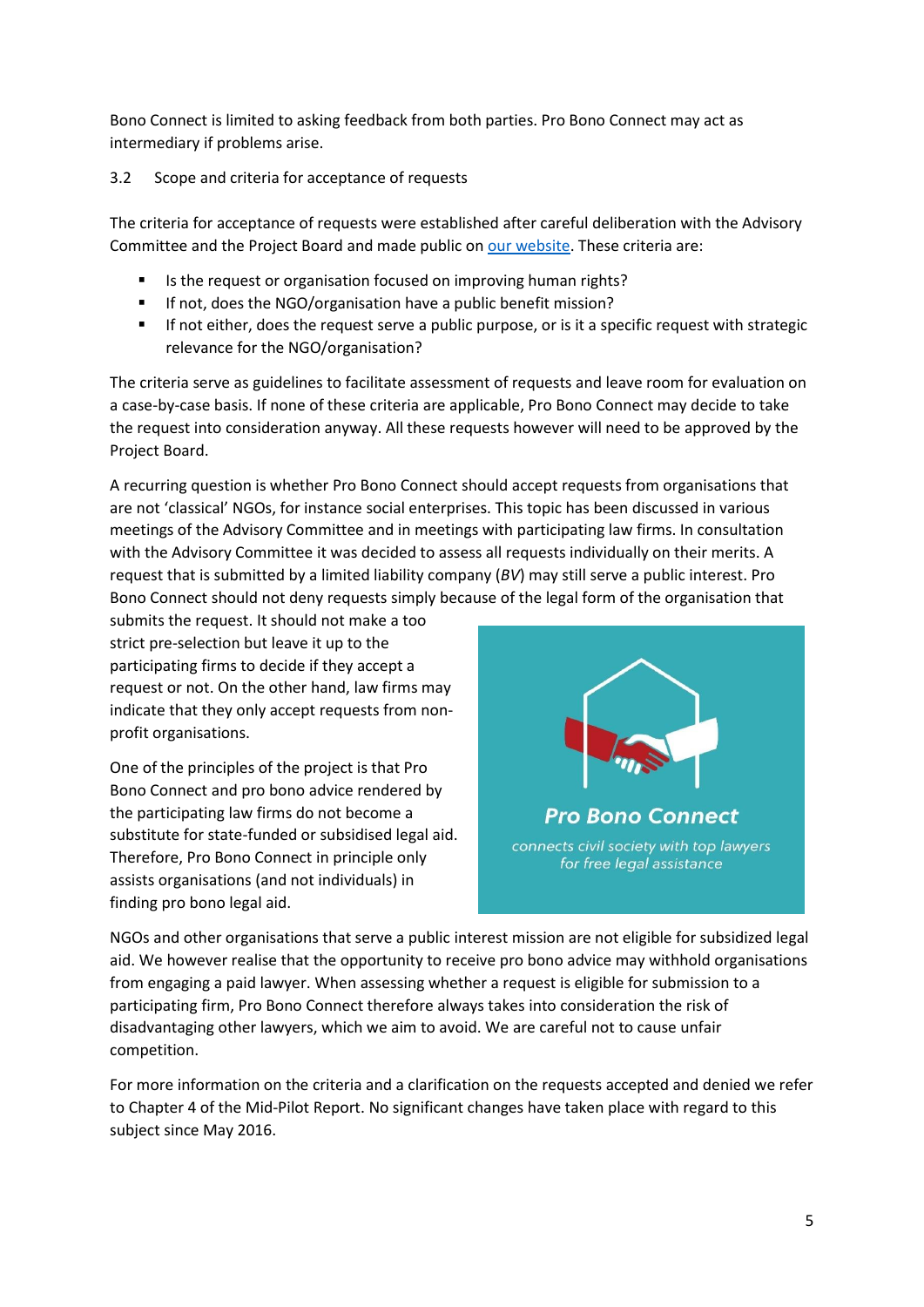#### <span id="page-11-0"></span>3.3 Number of requests

As Pro Bono Connect aims to improve access to justice for NGOs, the number of requests received is an indication of the need for free legal assistance among NGOs. Chart 1 below demonstrates the growth in the number of requests that were matched during the pilot phase.



Chart 1

Chart 2 provides insight in the number of requests received per year and the number of requests that have been accepted, denied and (accepted but) not matched. The requests received in 2015 date from before the official start of Pro Bono Connect but are nonetheless taken into account. In the aggregate, Pro Bono Connect has received 174 requests, of which over 83% has been accepted. Of the 145 accepted requests, 116 have resulted in a match with one of the participating law firms. More detailed information on acceptance and matching ratios is included in paragrap[h 3.5.](#page-12-1)



Chart 2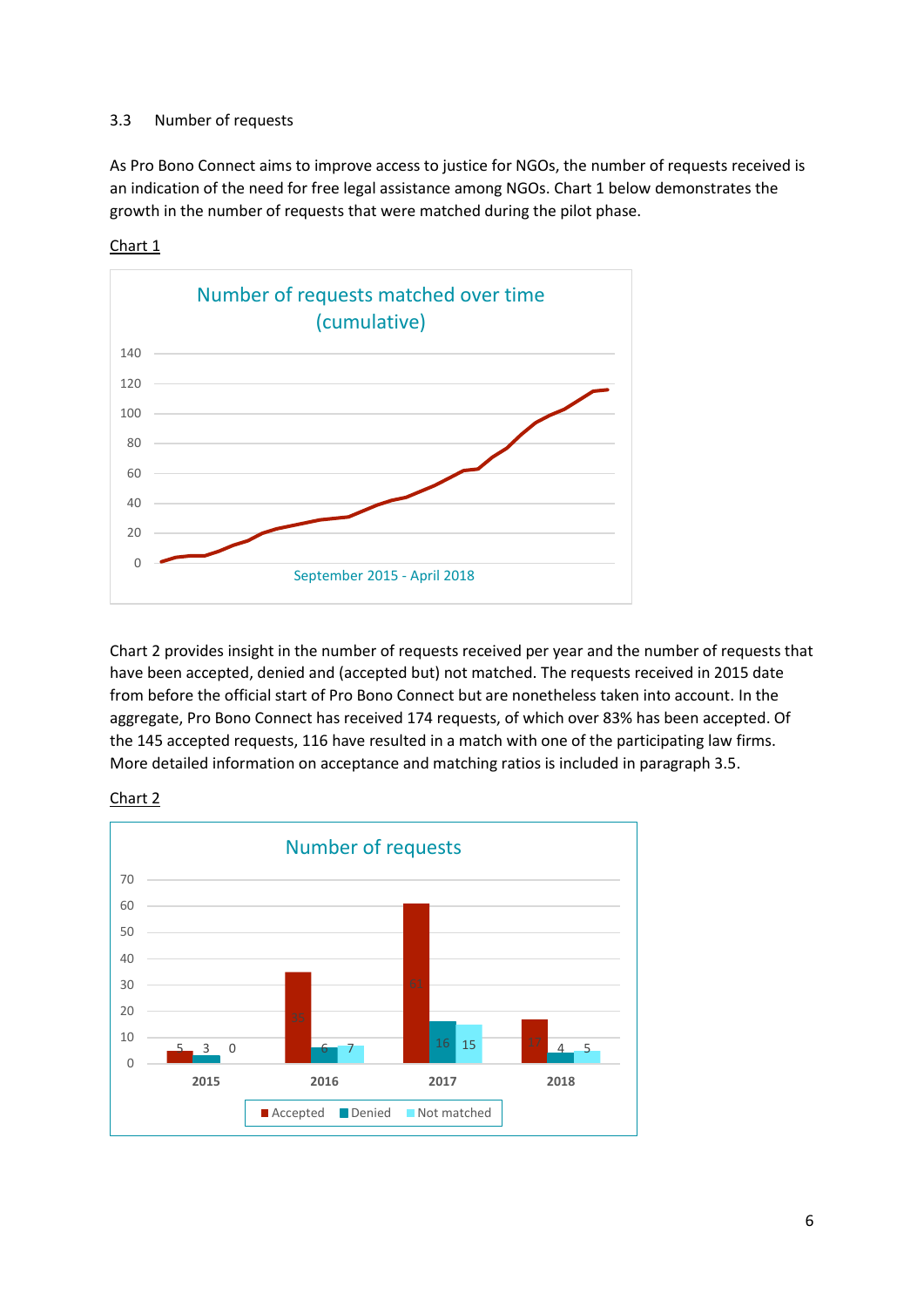#### <span id="page-12-0"></span>3.4 First Time Right

As set out under [3.1,](#page-9-1) requests are communicated with the participating law firms on an individual basis, based on the nature of the request, a fair distribution of the requests, pre-expressed preferences and expertise of the law firms. Only if a firm does not accept a request, another firm is contacted, until the request is matched.

A First Time Right is a performance indicator for multiple reasons. First, it could be seen as a proof of correctness of Pro Bono Connect's estimate on the most suitable law firm for the request. This presupposes that Pro Bono Connect is well informed on the preferences, capacity and process of the participating firm. Efficiency is another reason why a First Time Right is a success. The time between submission and matching of a request is usually limited with First Time Rights, which ensures that organisations quickly know where they stand. Finally, with a First Time Right, law firms do not have to spend time to assess a request they ultimately cannot do (although many firms indicate that they prefer to assess and decline requests rather than receiving fewer requests).

Diagram 1 below shows the number of First Time Rights compared to the total number of accepted requests (matched and not matched).



#### Diagram 1

#### <span id="page-12-1"></span>3.5 Strategic requests

One of the initial goals of Pro Bono Connect is to encourage NGOs to submit strategic requests (see paragraph [2.3\)](#page-8-0). Some of the participating law firms have expressed a preference for strategic cases, while other prefer requests that are more in line with their regular work. It has sometimes been assumed that strategic requests are more difficult to match, due to perceived conflict of (business) interests or because these cases are generally larger and therefore involve more time.

For this evaluation, we have examined if organisational requests are indeed easier to match than strategic requests by analyzing the First Time Right ratio for both types of requests, as well as the numbers of requests that were matched later or did not result in a match. The diagrams on the next pages reflect the outcome hereof. As requests are either qualified as strategic or as organisational, while some requests have elements of both, the numbers are a bit arbitrary but nonetheless provide important insight.

Furthermore, it should be noted that the category 'No match' includes all requests that were not matched with any of the participating law firms, including two requests that were withdrawn by the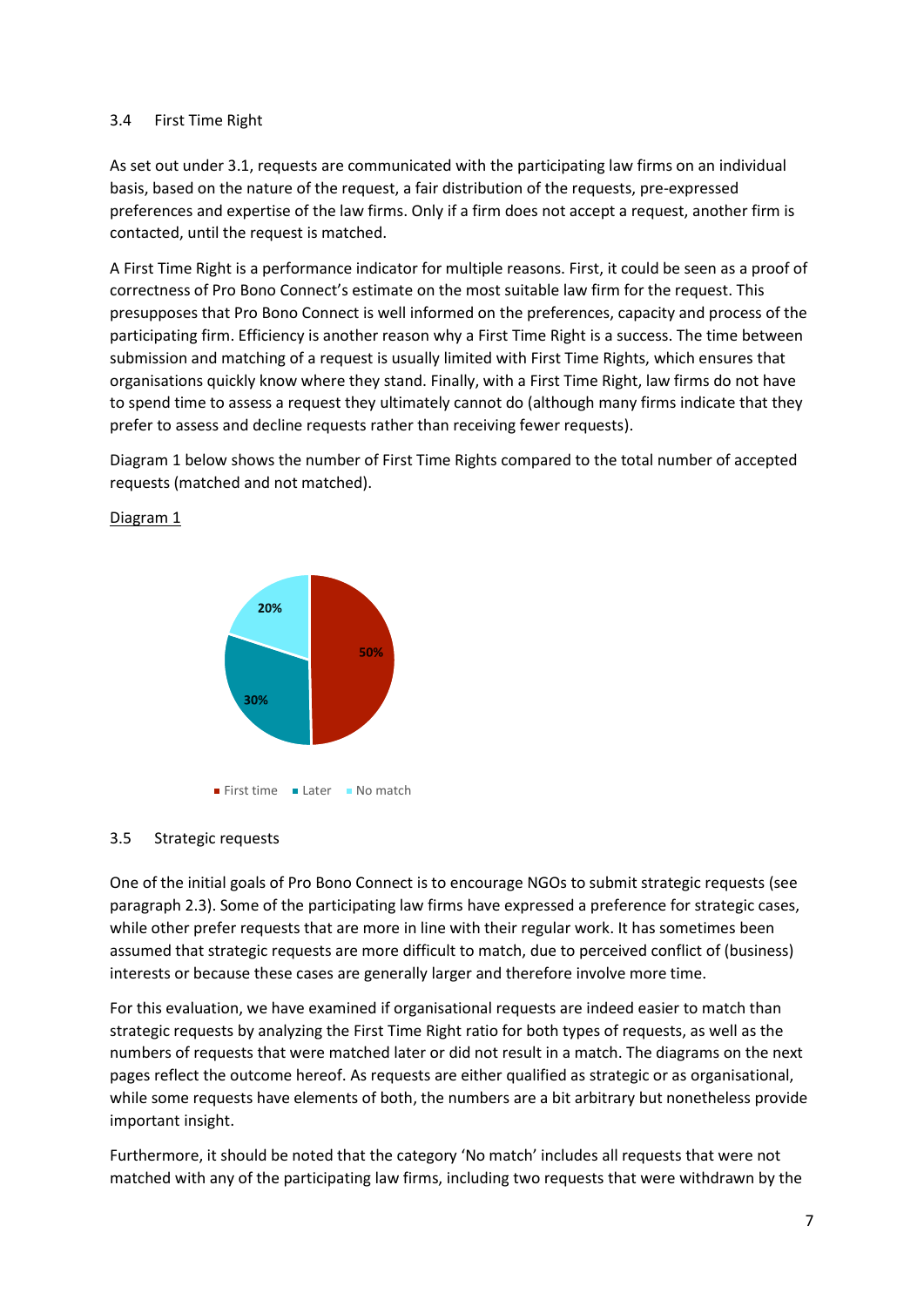submitting NGO and requests that were ultimately referred to other law firms or a university law clinic. The number of requests with which Pro Bono Connect has been able to assist NGOs is therefore higher than it seems at first sight.

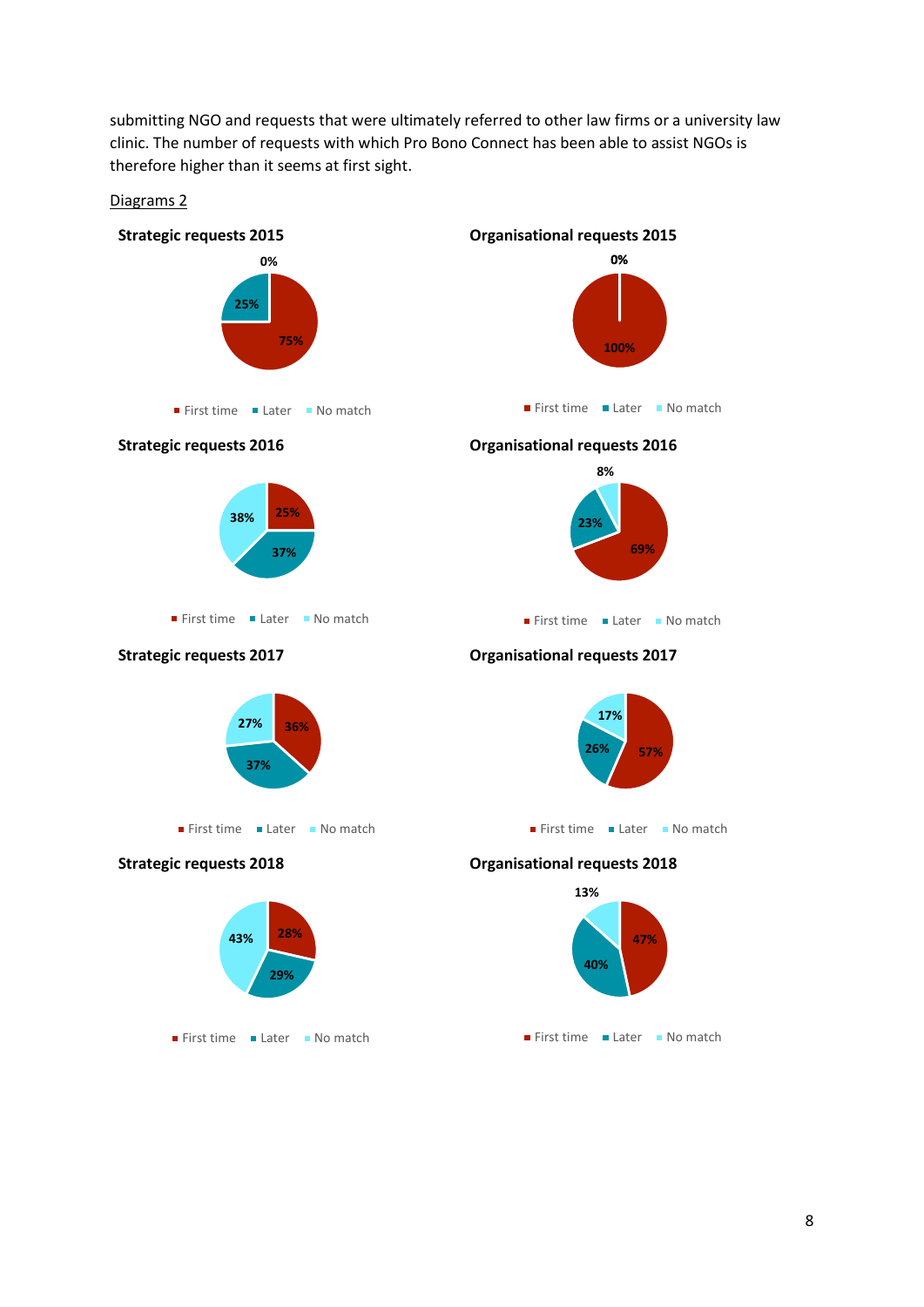

<span id="page-14-0"></span>3.6 Legal areas requested

To gather insight into the legal needs of NGOs, we have made an inventory of the legal areas to which the requests accepted during the pilot phase relate. This is also important to see if these needs match the preferences and expertise of the participating law firms. The inventory shows a diverse legal landscape, with litigation and notarial law (set up of legal entities, governance etc.) as the most common areas. We note that human rights are not separately referred to. This is because human rights may be reflected in several areas of law. Most of the litigation and administrative law requests have a human rights dimension.

#### Diagram 3



# <span id="page-14-1"></span>3.7 Cold feet

A frequent reason why requests are not accepted is because the contacted law firm has a direct conflict of interest, for instance where the firm advises the counterparty in a conflict. Sometimes, requests are declined due to (possible) business conflicts or because the request or the organisation is considered not to correspond with the firm's regular business. Some of the participating law firms only want to do high-profile cases, while others do not want to take on requests that are more controversial or political or that may be more media-sensitive.

It goes without saying that conflicts of interest are sometimes inevitable and Pro Bono Connect does not expect law firms to subordinate their corporate clients. We do however want to encourage the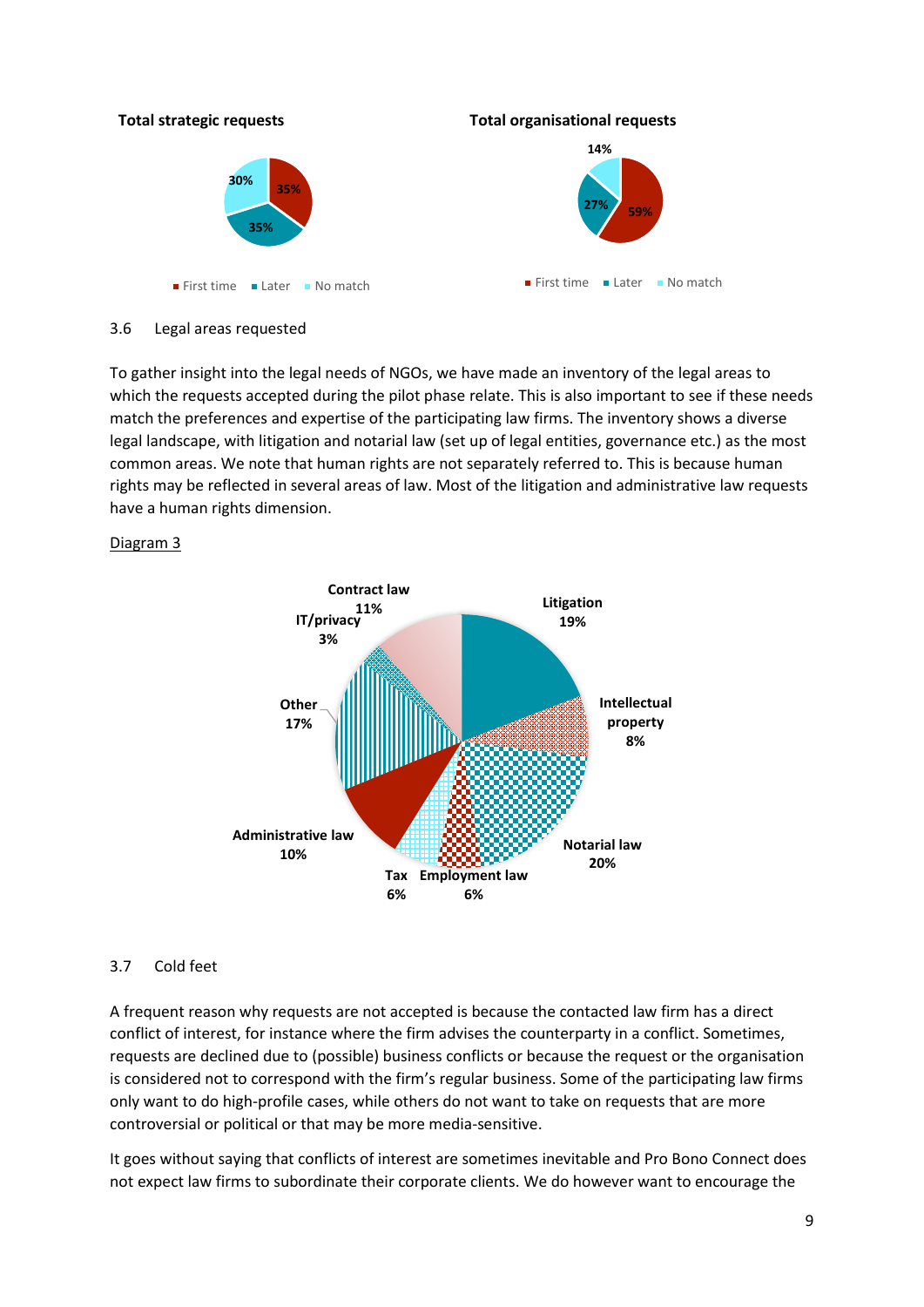participating firms to overcome their cold feet for strategic requests, if any. It is our experience that lawyers who work on high-profile or strategic requests are often very enthusiastic about the interesting legal questions and learning opportunities. It would be a missed opportunity to decline requests because of hypothetical conflicts. Law firms always have the possibility to take on cases on a no name basis and are not obliged to disclose their involvement. NGOs may only publicize that they are being assisted by a participating law firm with the express permission of the law firm involved.

# <span id="page-15-0"></span>3.8 Multiple requests submitted by NGOs

Pro Bono Connect has received requests from 96 different organisations, like Free a Girl, Digital Freedom Fund, Fairwork and PILP, the public interest litigation project of the NJCM. Multiple requests submitted by the same NGO indicates a need for legal assistance, but also satisfaction with the work performed by Pro Bono Connect and the law firm involved in the request (which has been confirmed by the responses to the survey and in interviews). Diagram 4 below provides insight in this matter.



# Diagram 4

#### <span id="page-15-1"></span>3.9 Multiple requests accepted by the participating law firms

At the time of the Mid-Pilot Report, in which data of the requests in the period up to 1 May 2017 are included, all firms had already accepted and dealt with multiple requests, varying from 2 to 9 requests per firm. Still, some firms have taken on more requests than others and Pro Bono Connect has submitted more requests to some firms.

Several factors influence the number of submitted and accepted requests. These factors partly explain the differences between the firms. As set out under [3.1,](#page-9-1) when contacting the law firms for requests, Pro Bono Connect takes into account the firm's pre-expressed preferences (regarding type of request or organisations or a specific theme) and expertise, as well as a fair distribution of the number of requests.

The preferences are the main guideline to assess to which firm a request is submitted. If the request seems to fit with more than one firm, the number of requests dealt with by the firms is considered, as well as whether another request is pending with a firm at that time. In the evaluation, we received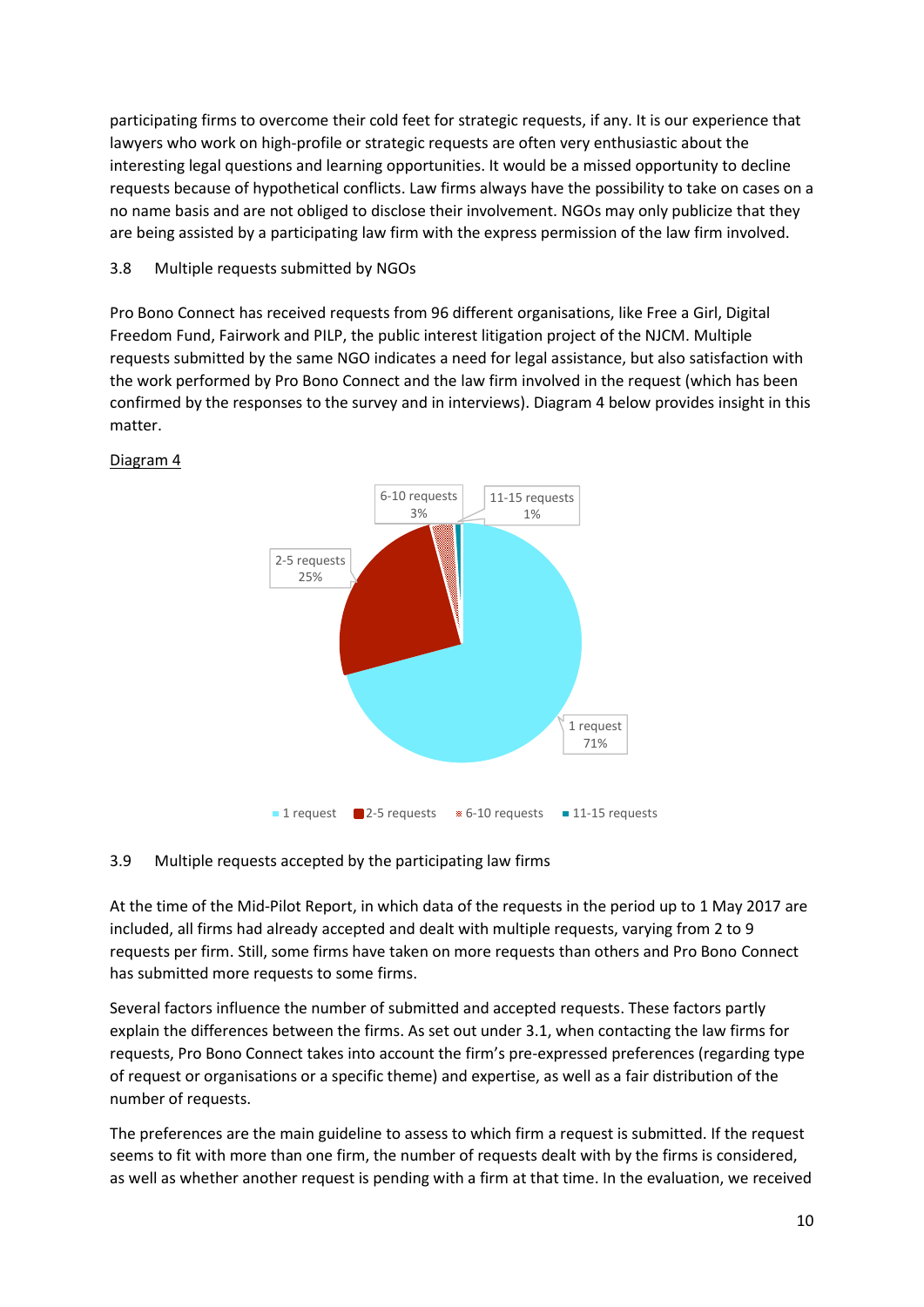feedback from a few firms that we should not hesitate to submit requests, even if another request is awaiting acceptance or if we doubt if the firm is in the position to accept the request. The fear of overloading the participating firms with requests is in most cases unjustified: they prefer receiving more requests and decide on acceptance on a case-by-case basis.

As set out in the Mid-Pilot Report, some firms are only interested in requests relating to certain themes or specific legal areas. Other firms have small departments in some areas of law and therefore no or limited capacity to deal with certain requests. Furthermore, while some of the firms

expressly ask for high-profile litigation requests, other firms prefer generally smaller and less controversial requests.

The more Pro Bono Connect knows the preferences and expertise of the firms, the better it can select the most suitable firm for a request. On the other hand, Pro Bono Connect should not stick too strictly to preferences, as these may change over time and entail the risk of overlooking less obvious but possibly successful matches. Like development of pro bono culture, matching requests is an evolutionary process.

The opposite table provides an overview of the requests submitted to and accepted by the participating law firms. It should be noted that the table only shows the numbers and no information about the size or scope of the requests that have been accepted. Dentons Boekel joined Pro Bono Connect in April 2018 and has not taken on requests prior thereto. This firm is therefore not included in the table.

| Law firm                                                | <b>Requests</b>                                                                                 | <b>Requests</b> |  |  |  |  |
|---------------------------------------------------------|-------------------------------------------------------------------------------------------------|-----------------|--|--|--|--|
|                                                         | submitted                                                                                       | accepted        |  |  |  |  |
| AKD                                                     |                                                                                                 |                 |  |  |  |  |
| <b>Baker McKenzie</b>                                   |                                                                                                 |                 |  |  |  |  |
| <b>Clifford Chance</b>                                  |                                                                                                 |                 |  |  |  |  |
| <b>CMS</b>                                              |                                                                                                 |                 |  |  |  |  |
| De Brauw                                                |                                                                                                 |                 |  |  |  |  |
| <b>Blackstone</b>                                       |                                                                                                 |                 |  |  |  |  |
| Westbroek                                               |                                                                                                 |                 |  |  |  |  |
| <b>DLA Piper</b>                                        | [This information is<br>available upon request<br>and at the discretion of<br>Pro Bono Connect] |                 |  |  |  |  |
| <b>HVG Law</b>                                          |                                                                                                 |                 |  |  |  |  |
| Houthoff                                                |                                                                                                 |                 |  |  |  |  |
| Linklaters                                              |                                                                                                 |                 |  |  |  |  |
| Loyens & Loeff                                          |                                                                                                 |                 |  |  |  |  |
| Nauta Dutilh                                            |                                                                                                 |                 |  |  |  |  |
| Simmons &                                               |                                                                                                 |                 |  |  |  |  |
| Simmons                                                 |                                                                                                 |                 |  |  |  |  |
| Stibbe                                                  |                                                                                                 |                 |  |  |  |  |
| Van Benthem &                                           |                                                                                                 |                 |  |  |  |  |
| Keulen*                                                 |                                                                                                 |                 |  |  |  |  |
| Total                                                   | 264                                                                                             | 116             |  |  |  |  |
| * including requests dating from before they joined Pro |                                                                                                 |                 |  |  |  |  |
| <b>Bono Connect</b>                                     |                                                                                                 |                 |  |  |  |  |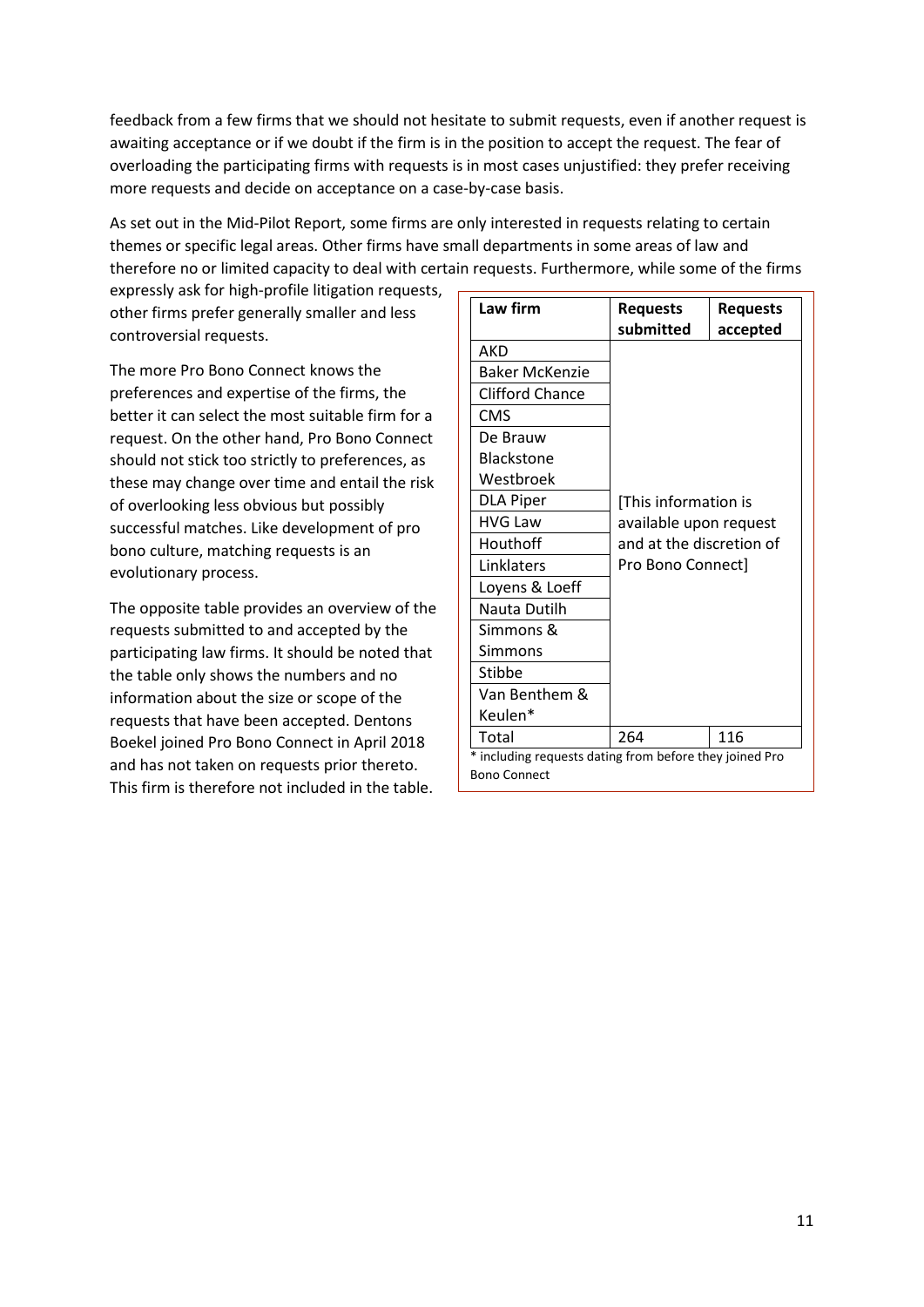#### <span id="page-17-0"></span>**4 DEVELOPMENT OF PRO BONO CULTURE**

As set out in paragraph [2.2,](#page-7-2) one of the primary goals of Pro Bono Connect is to inspire lawyers to advance the public interest. To engage lawyers in providing pro bono services, law firms should accommodate and preferably stimulate pro bono work. The degree to which pro bono services are institutionalised within a firm is an indication of pro bono culture.

Pro Bono Connect aims to encourage and assist participating law firms to (further) develop their internal pro bono culture and to promote pro bono culture in a broader sense.

For the Mid-Pilot Report as well as for this evaluation, Pro Bono Connect shared thoughts with representatives of the participating law firms on the state of the pro bono culture within their firms and in the Dutch legal landscape in general. Different ways in which pro bono work is institutionalised are set out in more detail in paragraph [5.3.](#page-19-3)

The main driver of pro bono culture is a deeply felt belief that it is the responsibility of lawyers to provide legal services that are in the public interest. A strong pro bono policy within law firms and a widely supported recognition of the importance of pro bono work contribute significantly.

*"To really anchor a pro bono culture within a law firm, the stimulus must be top-down. I believe that acknowledging that employees dedicate time to pro bono work is the first and most important step. People should be rewarded positively, and pro bono work should be part of bonus systems of law firms."*

Jan Andringa (HVG Law) in Mid-Pilot Report

Especially for younger lawyers, it matters if the firms they work

1

for encourage them to work on pro bono cases. Many of them are interested in providing legal assistance in the public interest, but they already have to meet many requirements in their regular work. If pro bono hours count as billable or are otherwise reflected in appraisal systems, dedicating time to pro bono work becomes more attractive.

To stimulate pro bono culture, Pro Bono Connect has given presentations at lunch meetings at participating firms. Furthermore, it was one of the partners of the Know Your Rights Project organised in the fall of 2017<sup>4</sup>, a 12-week program that aimed to legally empower 20-25 young asylum seekers up by teaching them about various legal topics and training them in legal skills. Pro Bono Connect has been the driving factor in connecting the different partners: all teachers and coaches came from participating law firms or the wider network. This project has proven to be a powerful way of marketing Pro Bono Connect. Projects like this bridge the gap between very different worlds and facilitate involvement of lawyers in pro bono work. Lawyers were enthusiastic to participate, the project received a lot of attention, and the project coordinator got positive feedback on this project from several law firms involved.

Since then, Pro Bono Connect has organised some other activities, including a theme night for migrant and refugee organisations and an event on the new Intelligence and Security Services Act, in cooperation with Trustlaw and De Brauw Blackstone Westbroek. Recently CMS and Pro Bono Connect organised a meeting for NGOs on the new GDPR. In this informal meeting, NGOs were informed about the implications of the GDPR for their organisation and which steps they should take in order to comply. Meetings of this kind meet the legal needs of NGOs and give lawyers the opportunity to share their knowledge.

<sup>4</sup> <http://www.advocatie.nl/know-your-rights-project-helpt-vluchtelingen-hun-juridische-positie-te-versterken>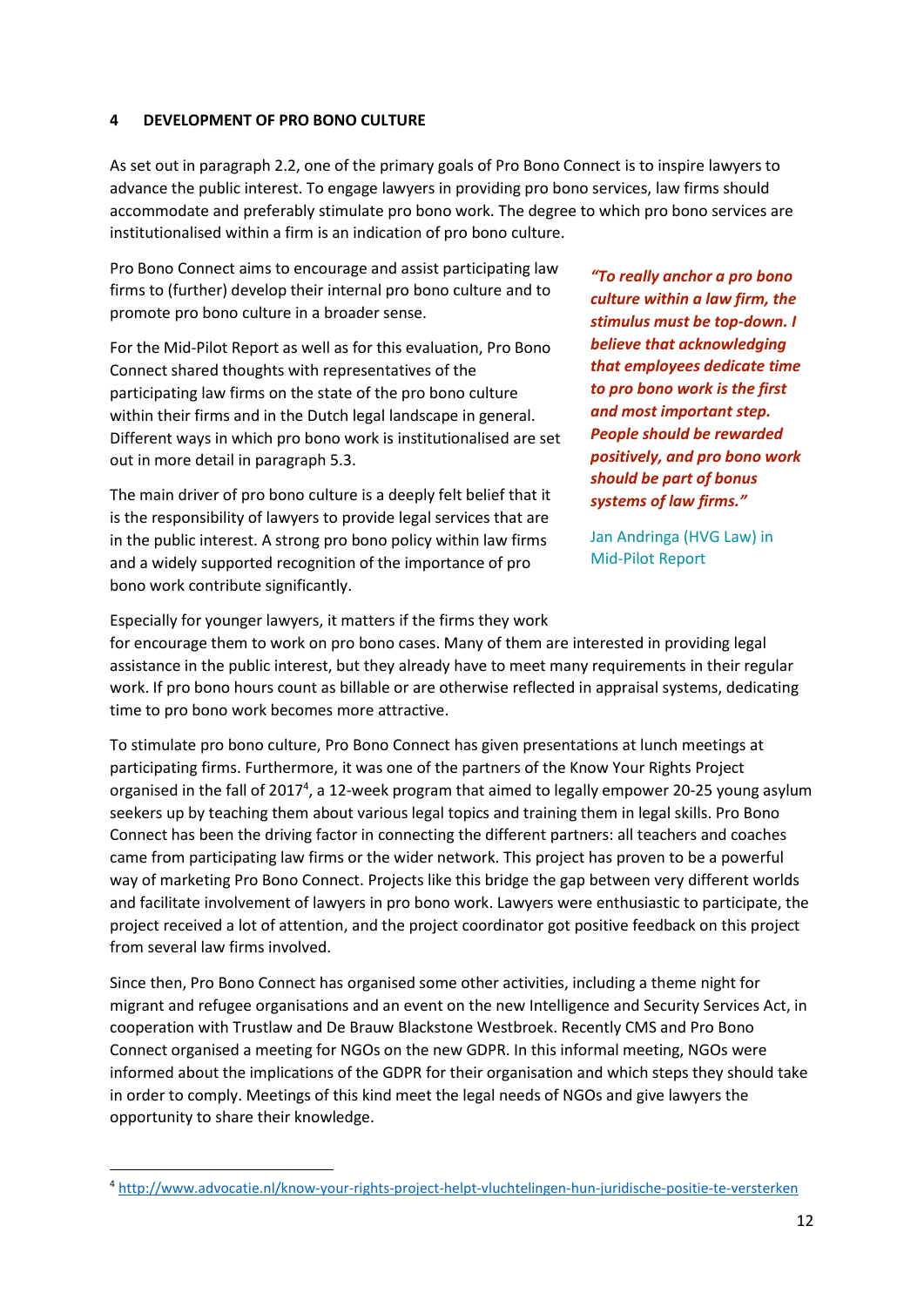Still, the best incentive for pro bono culture is when lawyers are enthusiastic about cases they work on and share their enthusiasm with others. We hear from some firms that associates explicitly ask for interesting pro bono cases. This becoming common practice is something we could only hope for at this stage, but success stories are an important accelerator of pro bono culture.

Pro Bono Connect has a responsibility to encourage NGOs to keep submitting interesting requests. As a clearinghouse, it should seek for optimal connections between the needs of NGOs and the services of the participating law firms, both in terms of matching requests and in other activities. This requires a continuous dialogue with all stakeholders.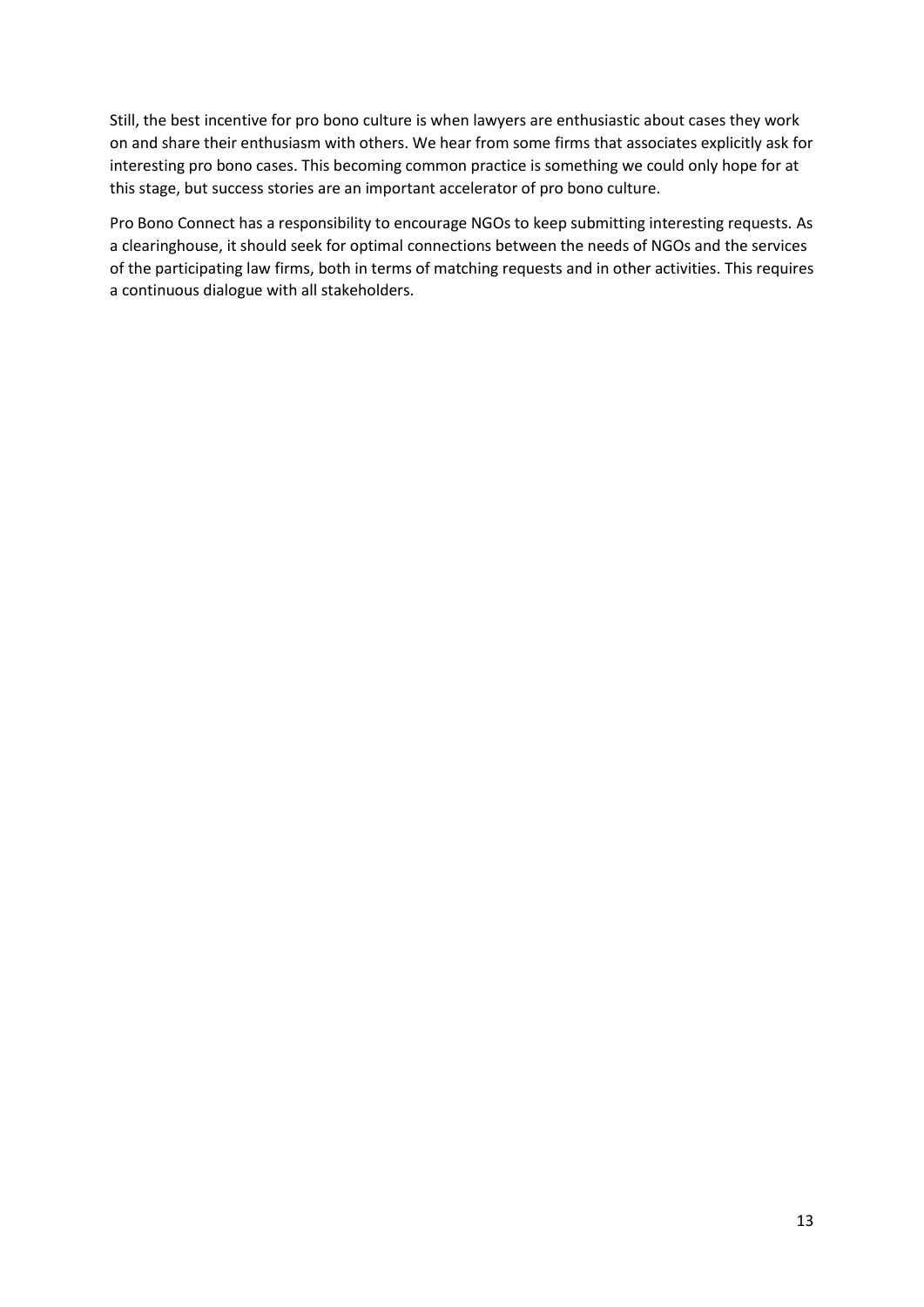#### <span id="page-19-0"></span>**5 EVALUATION OF THE PILOT PHASE OF PRO BONO CONNECT**

#### <span id="page-19-1"></span>5.1 Evaluation subjects

The Project Plan recognizes the need for evaluation. As to evaluation of the requests, it was proposed that feedback is obtained informally during the pilot period (e.g. by phone calls or inperson meetings with NGOs or law firms, depending on the nature of the NGOs and projects) and that at a later stage, a standard form or survey may be used. Besides obtaining feedback informally, Pro Bono Connect has developed a feedback form for requesting feedback from NGOs.

According to the Project Plan, the following organisational aspects of Pro Bono Connect must be evaluated at the end of the pilot phase: general functioning, strategy, funding structure and legal structure (governance).

#### <span id="page-19-2"></span>5.2 Evaluation method

For the evaluation of the pilot phase, Pro Bono Connect has sought input from both the participating law firms and the NGOs that submitted requests during the pilot phase, as well as from other stakeholders. The evaluation was carried out internally (as opposed to research carried out by an external consultant), largely by the Project Coordinator. Interaction with NGOs and lawyers, both in terms of content and process, allowed for input that prevents the evaluation from being a subjective exercise.

Because Pro Bono Connect had to take shape during the pilot phase, no specific targets were set at the start. This is one of the reasons why individual meetings with the various representatives were being held instead of circulating a standard questionnaire. We have inventoried their experiences and ideas for the future in semi-structured interviews, in order to be able to focus on the most relevant topics that arose. Given the number of NGOs that submitted requests, representatives of these NGOs have been asked to complete on online survey (se[e 5.5\)](#page-21-0).

The factual information and statistics are based on records that have been kept from the start of the project. Even though a standard feedback form has been developed, no structural feedback process is in place yet. We have therefore not separately assessed the few feedback forms on file in the evaluation.

#### <span id="page-19-3"></span>5.3 Meetings and interviews participating law firms

In the period from March 2018 to the end of May 2018, we spoke with representatives of almost all participating law firms to gather their experiences with Pro Bono Connect in the pilot phase and ideas and suggestions for the future. These conversations were conducted on the basis of a couple of questions, with room to discuss other pro bono-related topics.

The questions pertained to:

- requests received and accepted, as well as reasons to decline requests;
- preferences for type of requests (for example organisational or strategic, area of expertise);
- procedure for handling incoming requests and processing time (conflict check etc.);
- the attitude towards pro bono work within the firm (does the firm has a pro bono committee or responsible partner, is pro bono work included in guidelines for hours and does it count as chargeable work for associates);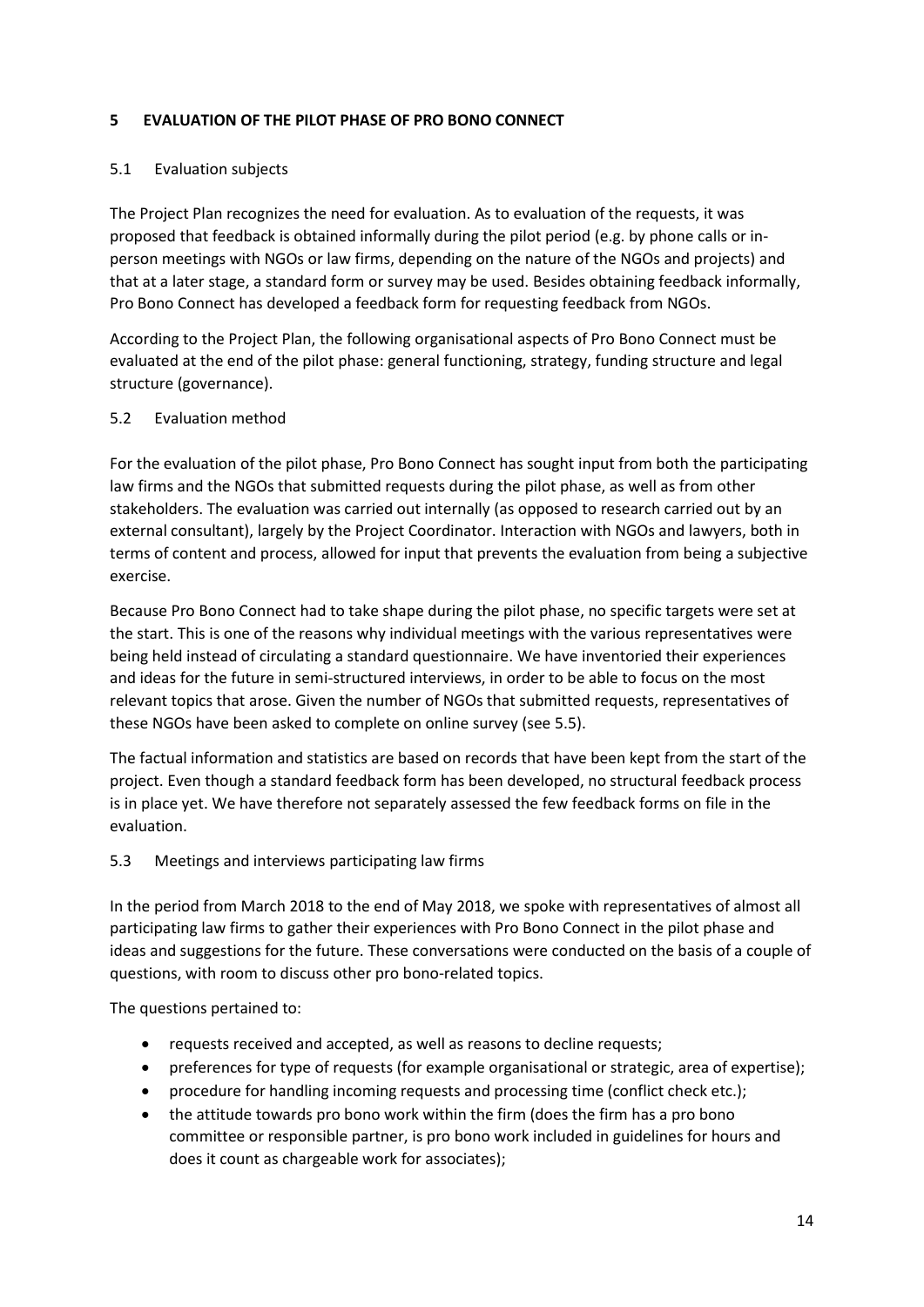- pro bono work outside of Pro Bono Connect and partnerships with civil society organisations;
- expectations at the start of Pro Bono Connect and if the project meets these expectations;
- services and activities by Pro Bono Connect beyond matching requests; and
- key successes and key challenges for Pro Bono Connect, as well as its (financial) future.

Overall, the participating law firms are enthusiastic about their participation in Pro Bono Connect. They mentioned Pro Bono Connect's selection of and value-added services to the requests as successes, as well as the pleasant communication. Most requests are interesting and the contact with the NGOs is usually good, with a few exceptions.

It was very interesting to hear how the firms have organised pro bono services. All firms have been doing pro bono work for a long time, before the start of Pro Bono Connect, and still do pro bono work via other channels. The way in which pro bono work is structured considerably varies. Some of the firms have a pro bono committee that regularly meets to discuss pro bono policy and cases. The composition of these committees is usually diverse: they consist of members from different practice groups and with different roles (junior/senior/partner; fee/non-fee). This contributes to pro bono work being a known phenomenon among employees. Others emphasized that pro bono work could become more instituted within their firms. Pro Bono Connect could assist in shaping this practice. The overall feeling is that Pro Bono Connect should generate more publicity among lawyers and law firms and should do this in cooperation with the participating law firms. Many offered their help, which is much appreciated.

Quite a few of the people we spoke to have expressed their appreciation that Pro Bono Connect has achieved resounding results despite its limited capacity and resources. They acknowledged that the stability of the organisation could be improved. Pro Bono Connect should expand in terms of staff and finances to further develop as a clearinghouse. The most logical way to do this is by cooperating with more law firms. In general, the firms were not against the idea to grow to some twenty participating law firms. However, more participants should not lead to fewer requests per firm, so the number of requests should grow simultaneously.

Most firms are of the opinion that matching requests should remain the main activity of Pro Bono Connect. Opinions are divided about to what extent Pro Bono Connect should undertake other activities. The activities should be focused on stimulating pro bono culture at law firms and among lawyers and on promoting Pro Bono Connect and what it may offer NGOs. There must be a good balance between the time involved in the organisation of an event and what it brings. In general, activities bringing lawyers in contact with NGOs generate enthusiasm for pro bono work. By enabling them to dedicate their skills and expertise as a lawyer and to provide them with new skills and knowledge, lawyers become committed to help represent the public interest.

#### <span id="page-20-0"></span>5.4 Meetings and interviews NGO representatives and other stakeholders

In addition to representatives of the participating law firms, Pro Bono Connect has spoken with representatives of NGOs and other stakeholders, including members of the Advisory Committee. It was very useful to have their thoughts on the strengths and weaknesses of Pro Bono Connect.

The overall impression is positive, and the interviewees recognised the successes of Pro Bono Connect. Those whose organisations have submitted requests are satisfied with the legal assistance received, with only a few exceptions. Most NGOs are very happy with the legal services and the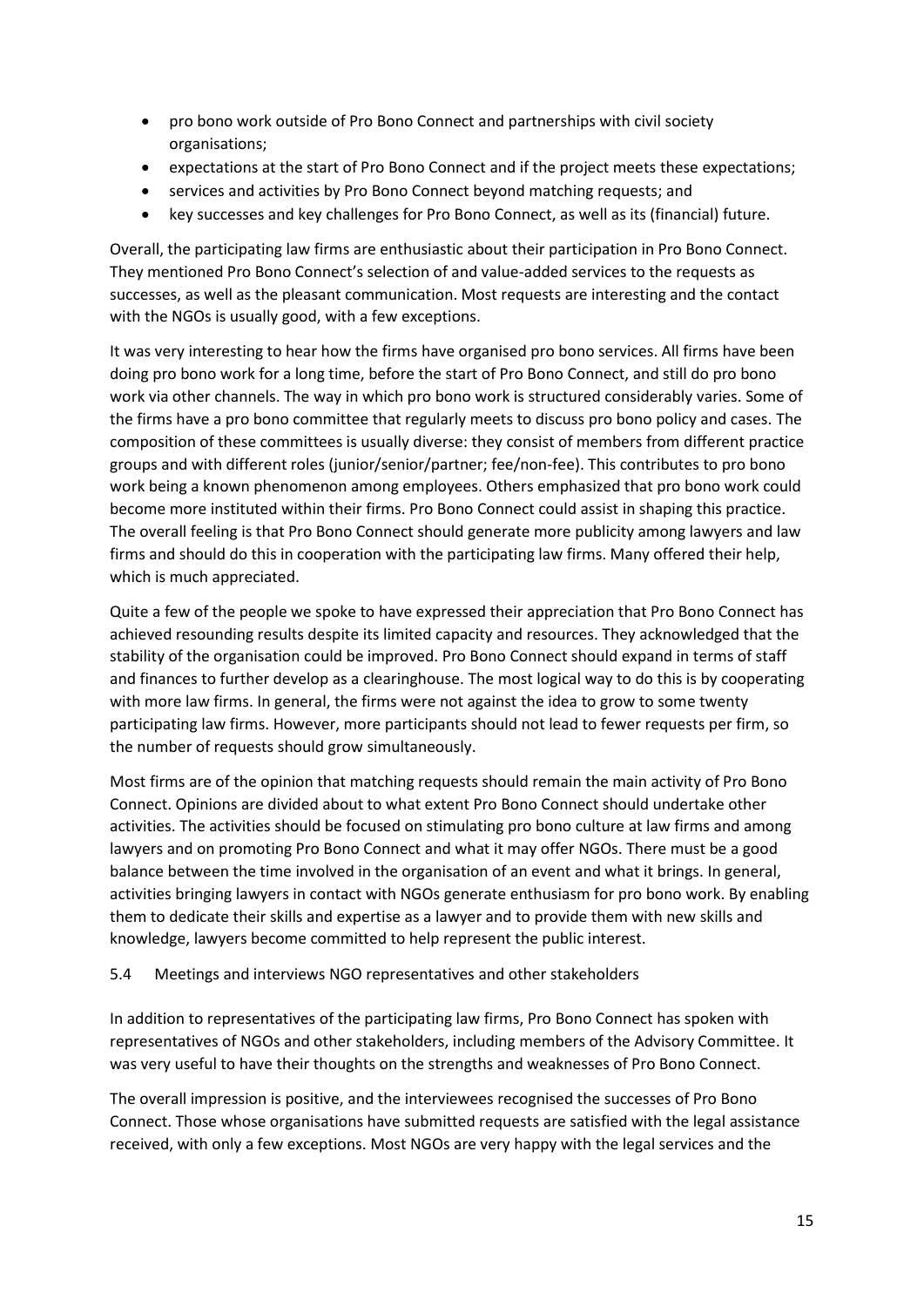contacts with lawyers. They indicate that the assistance or advice obtained via Pro Bono Connect is very helpful and important for their projects or organisation.

PILP should be mentioned separately. As public interest litigation project, PILP is above average involved itself in the legal aspects and content of the requests it submits. The Litigation Director and Project Officer of PILP are very enthusiastic about the cooperation with the participating law firms and cases that have been worked on successfully. They have positive experiences with working in a

co-counsel system, in which lawyers from a participating law firm join forces with PILP and, in some cases, specialised human rights lawyers. In this system, lawyers with different backgrounds contribute to a case from their own expertise, which leads to better results and mutual inspiration.

*"By getting advice from law firms through Pro Bono Connect, we have been able to set up projects that otherwise could not have been set up in this way".*

Jelle Klaas – Litigation Director PILP

As key challenges for Pro Bono Connect and

pro bono work in general, interviewees mention that requests are relatively often declined due to (business) conflict of interest. They of course understand that the firms cannot take on requests in case of a direct conflict but believe that sometimes requests are rather declined because of possible adverse consequences for the firm's regular business. Some felt that NGOs are not always treated in the same way as regular clients would be.

Another often-mentioned challenge for Pro Bono Connect is its fragile financial situation and organisation. Many emphasized that Pro Bono Connect should grow stronger in the coming years. The thoughts about the possibility to attract external funding vary, some are optimistic while others do not think that funds are likely to finance the project because of its financially strong partners. Regardless of their opinion on the feasibility, all mention that fund applications take a lot of time. Moreover, dependence on third party funding also brings uncertainty, as grants are generally provided for a limited time.

To make the most of its capabilities, Pro Bono Connect should invest more in its relationships with NGOs and their branch organisations. Branch organisations are knowledge hubs for NGO related matters and know which legal issues are relevant to NGOs or which issues they encounter. By cooperating with these organisations, for example organising events together, Pro Bono could effectively bring its added value to the attention of NGOs. Pro Bono Connect should also invest in its existing contacts and keep monitoring their needs for legal assistance.

#### <span id="page-21-0"></span>5.5 Survey NGOs

Pro Bono Connect has asked representatives of NGOs that submitted one or more requests via e-mail to complete an online survey. This survey consisted of 10 questions (9 multiple choice and 1 open).

The survey was completed by 20 respondents. As the survey has been taken out on an anonymous basis, it is not exactly known which organisations the respondents represent. Among the respondents are representatives of the NJCM and PILP. These organisations have submitted requests and therefore need to be involved in the evaluation. However, they are much more aware of the ins and outs of Pro Bono Connect than other NGOs. The answers to the survey therefore might not be completely representative.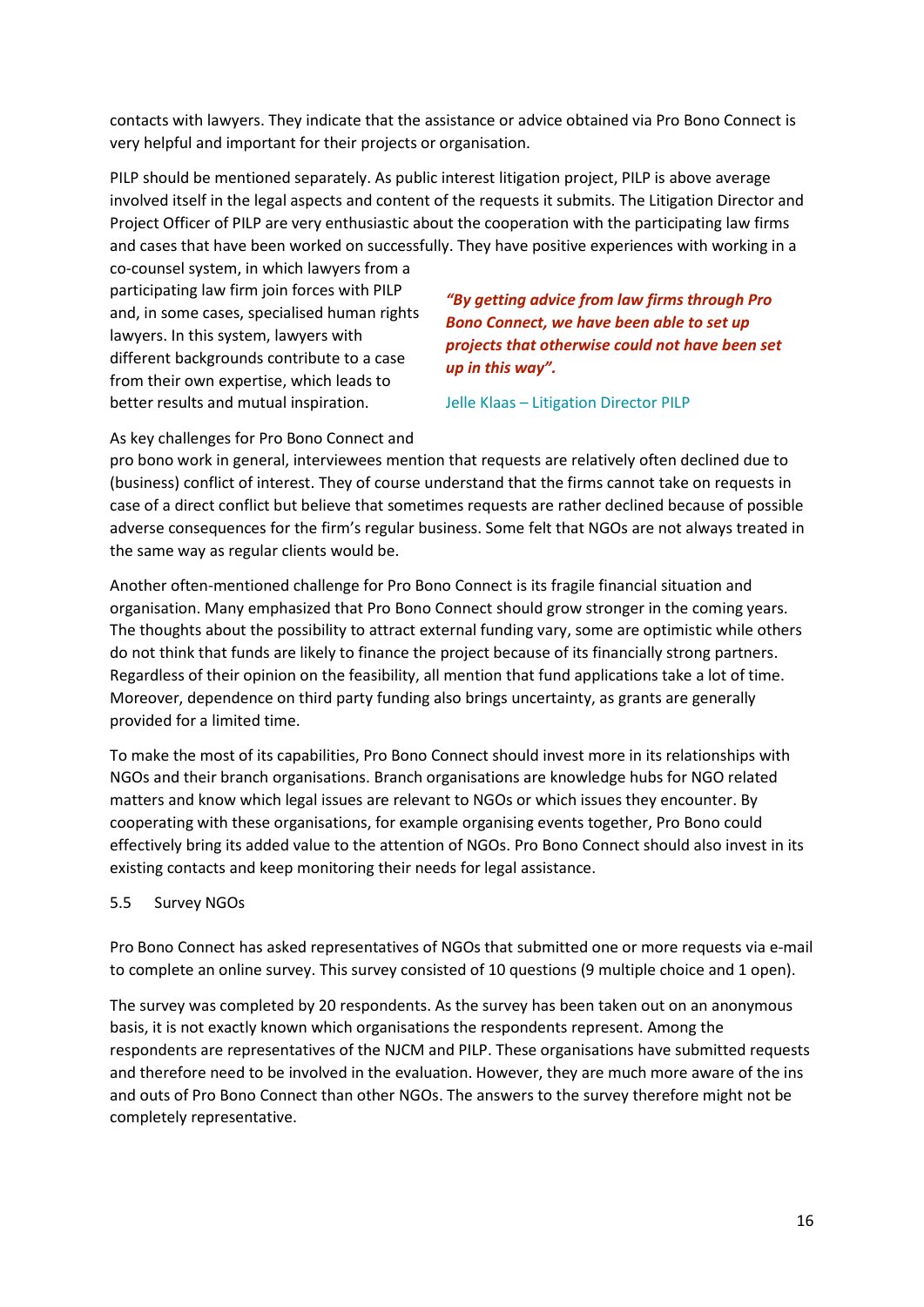The multiple choice survey questions and results can be found in Appendix 1. The questions relate to the legal needs among NGOs, as well as their experiences with and expectations from Pro Bono Connect.

The responses show that NGOs need assistance both with strategic requests and organisational requests. They are almost unanimously satisfied with the way in which Pro Bono Connect handles requests (quality and timing). The views diverged more widely on the questions to activities other than matching requests for legal assistance. Only a small majority (60%) of the respondents believed Pro Bono Connect should organise seminars, informative meetings and other events to connect NGOs with law firms (25% were neutral or had no opinion, while 15% were opposed to this concept). The question whether Pro Bono Connect should extend its clearinghouse activities to other than legal services (for example consultancy, accountancy) was affirmatively answered by only 40%, while 55% were neutral or had no opinion. Only 25% of the respondents confirmed that their organisation has individual partnerships with law firms for pro bono legal advice.

Clearly, these responses demonstrate the need for a clearinghouse in the Netherlands and that Pro Bono Connect satisfies that need in a good way.

Remarkably, only slightly more than half of the respondents answered that payment of a nominal fee would not prevent their organisation from submitting requests. On the other hand, 25% answered that any obligation to pay for the use of the services of Pro Bono Connect (either a nominal fee per request or a nominal subscription fee) would prevent their organisation from submitting requests. This outcome seems to confirm the statement in the Project Plan that a fee for submitting requests would deter small NGOs from using the services of Pro Bono Connect. As mentioned there, this would be contrary to the goal and purpose of Pro Bono Connect.

The last question of the survey was: "*What would be your key recommendation for the next phase of Pro Bono Connect?*" The responses were very supportive, from "*Keep up the good work! We are very happy with your help!*" to "*Expanding to the EU level*". Other constructive feedback included that Pro Bono Connect should aim to become more known among NGOs and activists. Furthermore, a respondent suggested that it would be important for Pro Bono Connect to assist the enthusiasts for pro bono work within the participating firms to achieve a broader support base. Pro bono work should be delivered with

**"Invest in reaching more NGOs. [Receiving] more requests means helping more NGOs, but it is also the best way to motivate law firms to cooperate."**

- Key recommendation in survey among NGOs -

the same professional standard as paid work and Pro Bono Connect should stimulate this being the mindset at the participating law firms, in all ranks: from junior lawyers to senior partners.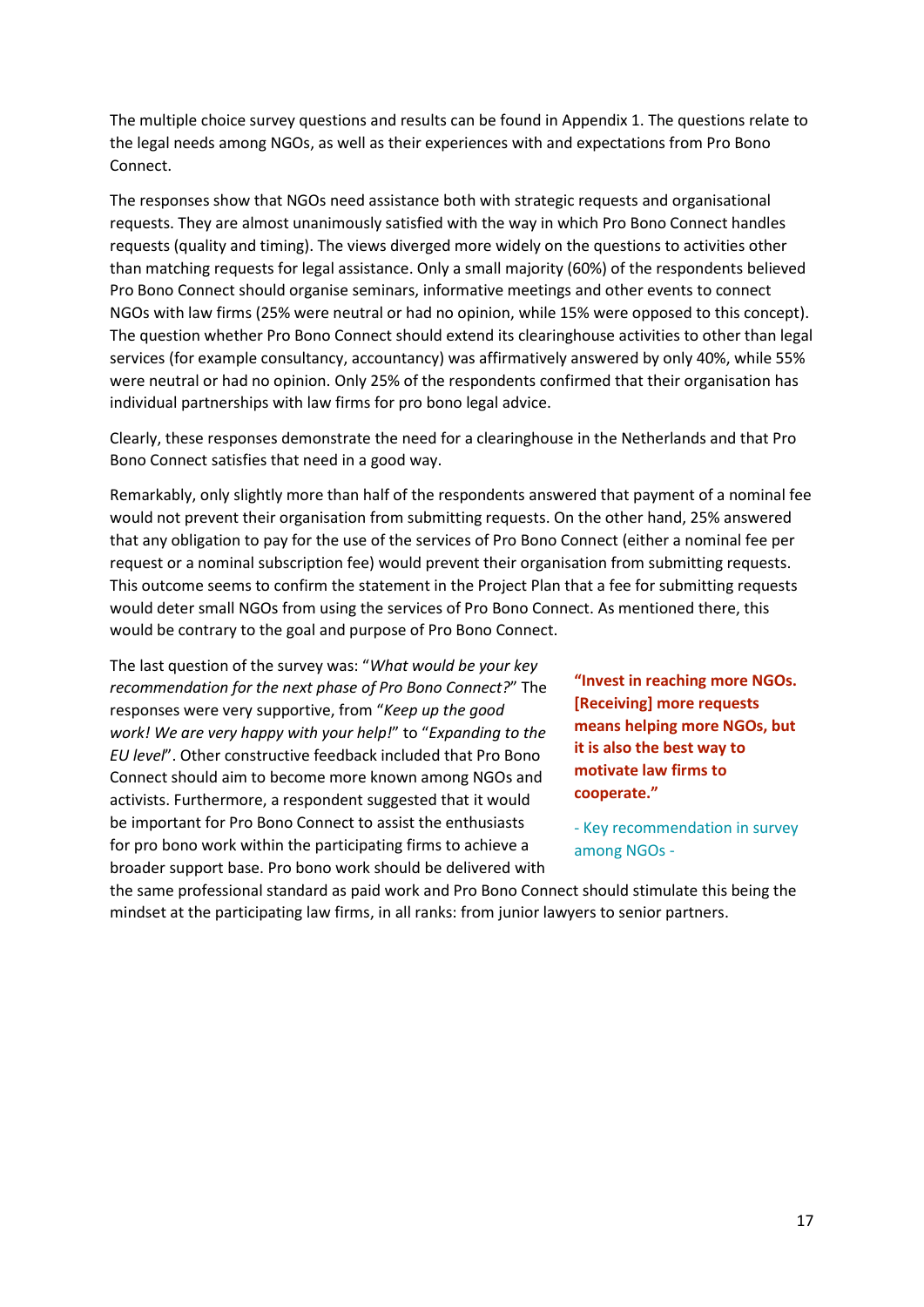# <span id="page-23-0"></span>**6 GOVERNANCE**

# <span id="page-23-1"></span>6.1 Staff

Pro Bono Connect is led by the Project Coordinator, who is in charge of the of the day-to-day business. Floris van Hees, who performed the research on the establishment of a clearinghouse and (co-)wrote the Project Plan, has been the first Project Coordinator. When he left 'to sail the world in search of sustainable solutions for humanity and our planet' 5 , he was succeeded by Alexandra Vaderde Rooy. Lara Talsma initially temporarily replaced Alexandra as per November 2016 and then stayed as Project Coordinator. She has worked the longest in this role. Many of the participating law firms and others praise her contribution to the success of Pro Bono Connect and her commitment and efforts to further develop the project.

As per the end of February 2018, Annemarie van den Heuvel is (interim) Project Coordinator. Her main task in the past few months has been the evaluation of the pilot phase and making plans for the future. Sarai Mock has been working as Project Officer since mid-December 2017. She is the first contact for requests and is of great value for the organisation of Pro Bono Connect. Since 2017, Pro Bono Connect has regularly had interns who assisted the Project Coordinator and Project Officer with their work.

Pro Bono Connect furthermore receives administrative and other support from NJCM staff and board members, which the NJCM does not charge Pro Bono Connect for.

#### <span id="page-23-2"></span>6.2 Project Board

The Project Board of Pro Bono Connect provides the Project Coordinator with guidance or assistance, informally and not always in a structured way, depending on the needs and circumstances. The Project Board currently consists of two members of the Board of the NJCM: Ton van den Brandt (chair NJCM) and Herman Veerbeek (vice-chair NJCM).

#### <span id="page-23-3"></span>6.3 Advisory Committee

The Advisory Committee of Pro Bono Connect acts as a sounding board for the Project Coordinator and the Project Board. Both the participating law firms and NGOs are represented in the Advisory Committee, as well as some independent members. The current members are:

#### *NGO representatives*

R.C.E. (Ruth) Kronenburg BBA, Free Press Unlimited

- A. (Anna) Timmerman MA, Fini bono
- E.E. (Eef) Verkade LLM, Greenpeace International

#### *Law firm representatives*

- L. (Lamin) Brima Ray Khadar LLB, LLM, Pro Bono Associate Europe DLA Piper
- F.P. (Freeke) Heijne LLM MA, Houthoff
- E.C. (Lisa) van der Maden LLM, Stibbe
- H.P. (Harald) Wiersema LLM, NautaDutilh

<sup>1</sup> <sup>5</sup> <http://sailorsforsustainability.nl/>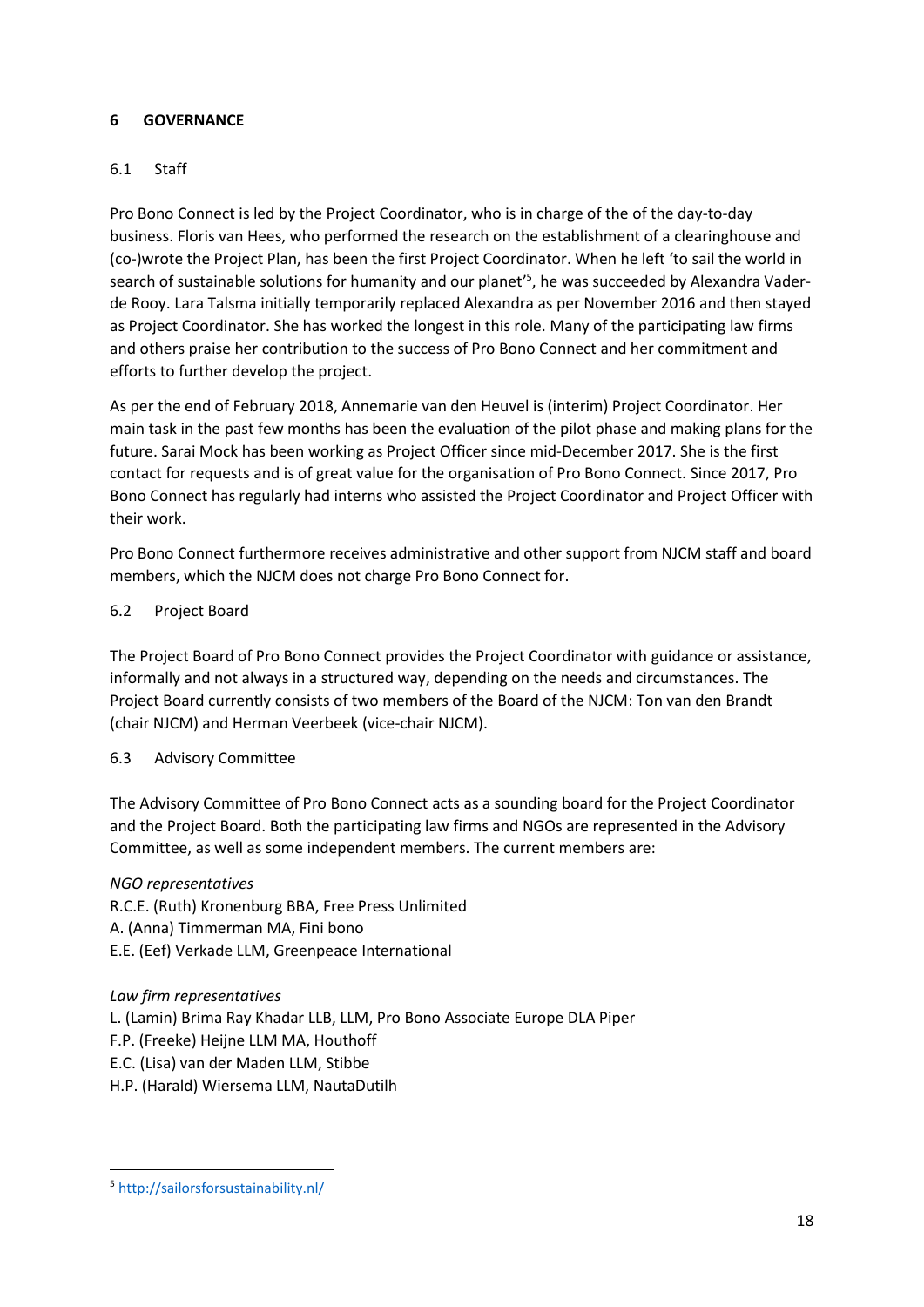#### *Independent members*

B. (Brianne) McGonigle Leyh PhD, Studie- en Informatiecentrum Mensenrechten (Netherlands Institute of Human Rights – SIM) M. (Munish) Ramlal LLM PhD, Haagse Beek organisatieadvies T.J.M. (Dirk) Steen MA, Steen Consultancy

During the pilot phase, the Advisory Committee has had an important role in, among other things, shaping the strategy of Pro Bono Connect. One of the recurring themes is the policy on accepting requests: should Pro Bono Connect focus on specific types of requests or NGOs or assist any civil society organisation or enterprise with legitimate legal requests (relating to the good cause and/or their internal organisation)? Even though strict criteria make it easier for Pro Bono Connect to assess whether to accept a request or not and to develop a publicity strategy, it was decided not to limit the clearinghouse services to 'classical' NGOs. Instead, all requests are assessed on a case-by-case basis. In case of doubt, the Project Coordinator may consult the Advisory Committee.

Other themes discussed in Advisory Committee meetings are inter alia: conflicts of interest that prevent the acceptance of requests, whether Pro Bono Connect should focus on strategic requests and how Pro Bono Connect could increase its brand recognition among NGOs and lawyers. Advisory Committee meetings were held on 13 September 2016, 15 December 2016, 3 October 2017 and 14 May 2018, as well as a strategic session on 30 January 2017.

The different backgrounds of the members of the Advisory Committee allow for a balanced discussion. Their involvement and willingness to share their experience has significantly contributed to the success of Pro Bono Connect.

The Project Plan limited the membership of the NGO and law firm representatives to two years, as only a few can be represented in the Advisory Committee. Independent members should be appointed for three years to ensure continuity and to avoid frequently having to search for suitable candidates. During the Round Table of 24 May 2017, the issue of rotation was raised. The conclusion of the Round Table was that this rotation system would be inefficient (too soon and too many people at once). It was decided that rotation should take place in phases and the terms should be longer, and that phased rotation will start only after the end of the pilot phase. In the meeting in October 2017, the Advisory Committee decided to invite one extra law firm representative to join the committee.

#### <span id="page-24-0"></span>6.4 Round Table

On 24 May 2017, Pro Bono Connect organised its first Round Table, a meeting with representatives of all participating law firms and the Advisory Committee. In the interviews held for this evaluation, both NGO-representatives and contact persons at the participating firms expressed their enthusiasm about the Round Table. In their view, it was a good opportunity to really connect the NGO-world and the world of the commercial law firms and get to know each other.

#### <span id="page-24-1"></span>6.5 Legal structure and role of the NJCM

For the pilot phase, it was decided to establish Pro Bono Connect as a project of the NJCM and not as a separate legal entity for reasons of flexibility. In the evaluation, none of the participating law firms or NGOs have expressed objections to this project status. The conclusion can be drawn that the fact that Pro Bono Connect is not a separate legal entity has virtually no negative external implications.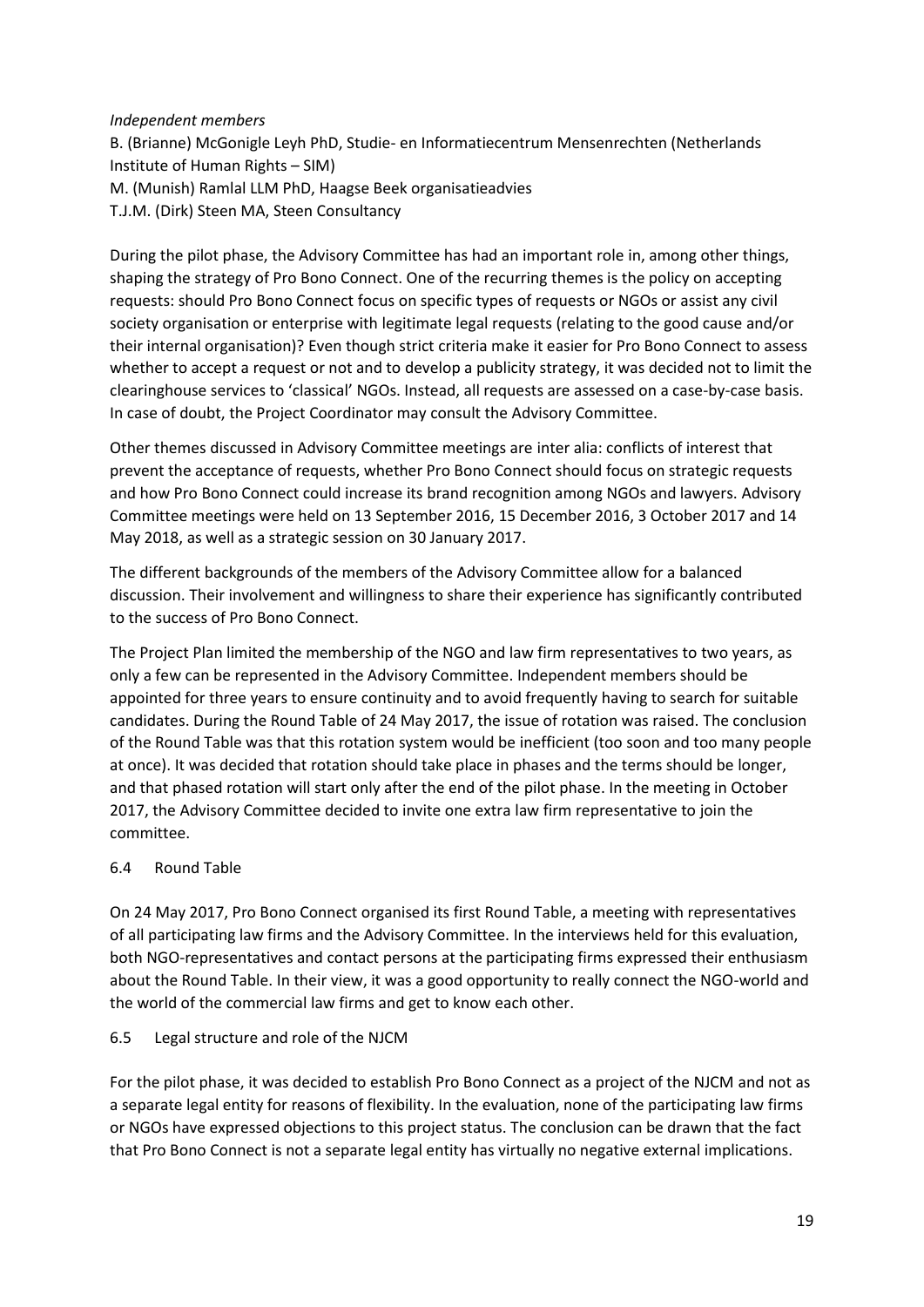For the publicity of Pro Bono Connect among NGOs, their branch organisations and government institutions, the connection with the NJCM and its project PILP are an asset. The NJCM has years of experience, many contacts and a solid reputation. PILP is a well-known name in the field of strategic litigation. Many NGOs have found their way to Pro Bono Connect via the NJCM or PILP and PILP has submitted quite a few interesting requests to Pro Bono Connect itself, also in its role as coordinator of coalitions with other organisations.

To perform its role as a clearinghouse, in the long term Pro Bono Connect does not necessary have to be part of the NJCM. However, Pro Bono Connect would not have been as successful as it is without the involvement of the NJCM. In terms of organisation (staff, funding, position in the 'market') it is in the best interest of Pro Bono Connect to remain a project of the NJCM for the coming years. Looking back and ahead, the NJCM umbrella is important for Pro Bono Connect and should remain for now.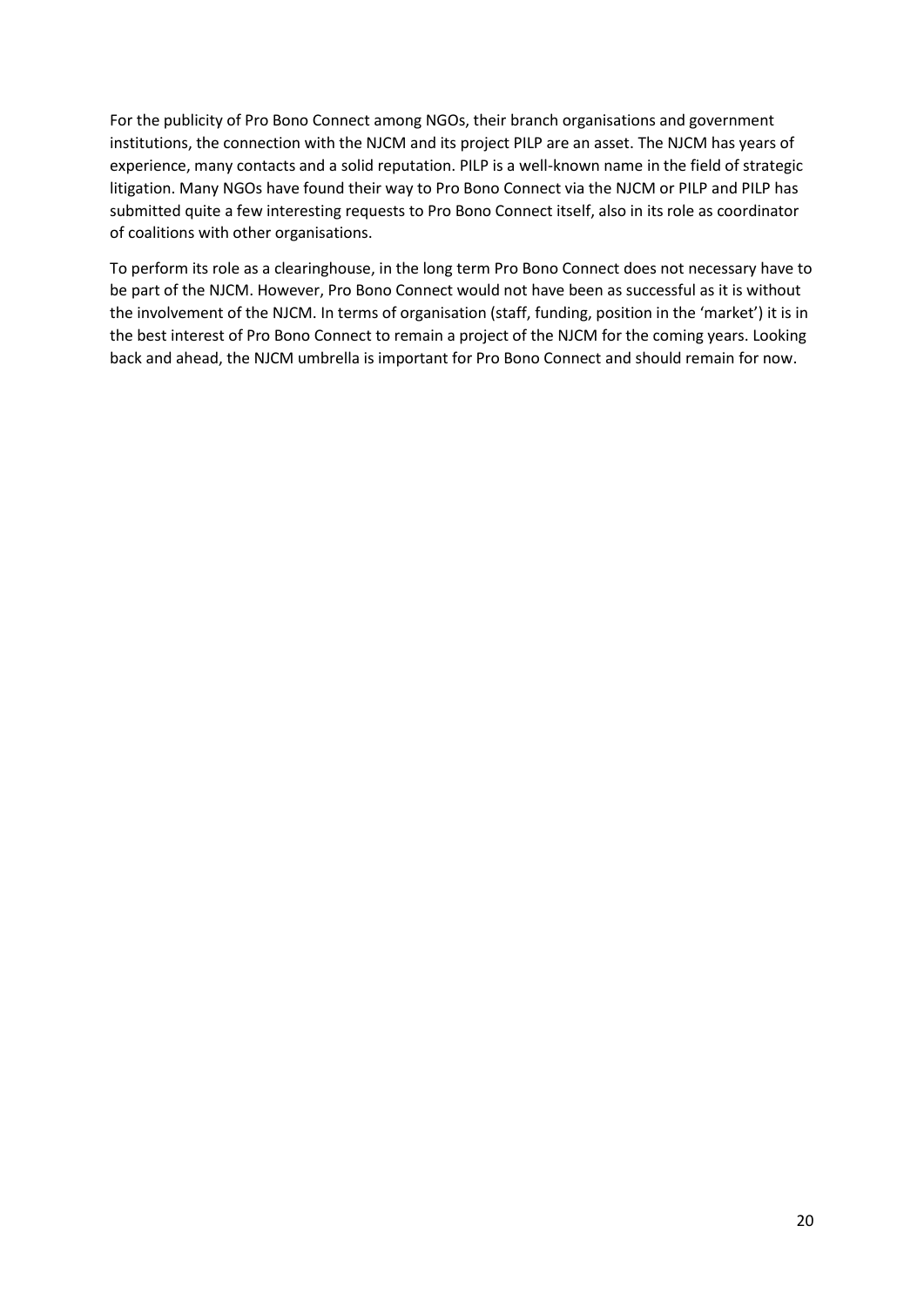#### <span id="page-26-0"></span>**7 FUNDING / FINANCIAL SUSTAINABILITY**

The law firms that participated in the research that resulted in the Project Plan overwhelmingly indicated that the participating law firms should collectively cover the costs of Pro Bono Connect. At the start of the project, the Founding Members committed themselves for a period of 3 years to pay an annual contribution of EUR 5,000 each. It was agreed that the funding structure should be evaluated before the end of the pilot phase.

In the preliminary research, different financing models used by foreign clearinghouses have been considered. The models include sponsorship packages, where access to requests and services varies according to the financial contribution and models in which the amount of the contribution depends on the size of the firm. The law firms rejected the proposition that Pro Bono Connect should charge fees for referring specific cases, meaning that it would charge each law firm depending on the services supplied to that law firm. In terms of size, all Founding Members qualify as large firms, either in the Netherlands or globally. Therefore, it has been decided to charge a fixed fee.

For the entire pilot phase, Pro Bono Connect had a budget of EUR 205,000 (13 x EUR 5,000 from the Founding Members in 2016, 2017 and 2018 and additionally EUR 10,000 thanks to Van Benthem & Keulen and Dentons Boekel who joined in 2018). The annual budget in both 2016 and 2017 was EUR 65,000, and EUR 75,000 in 2018.

As envisaged in the draft budget, staff expenses are the most substantial category of expenses for Pro Bono Connect. These expenses varied from almost EUR 55,000 in 2016 to some EUR 58,500 in 2017 and are expected to be around EUR 60,000 in 2018 (gross salary and social security charges). In the first two years of the pilot phase, the staff of Pro Bono Connect consisted of one Project Coordinator on a contract of initially 24 and later 32 hours per week. Currently, the Project Coordinator has a contract for 24 hours and the Project Officer for 14 hours per week. With this staffing, Pro Bono Connect can keep the current activities running, but has little ability to further develop as a clearinghouse.

The second category of expenses in terms of size are office costs, mainly rent. Pro Bono Connect shares an office with PILP and offices expenses are shared (2/3 for PILP and 1/3 for Pro Bono Connect). The office expenses therefore are lower than envisaged in the project plan. Other expenses are for instance travel expenses, expenses for a digital infrastructure and promotion materials. The current budget, including the extra income in 2018, is just sufficient to cover the expenses until the end of the pilot phase.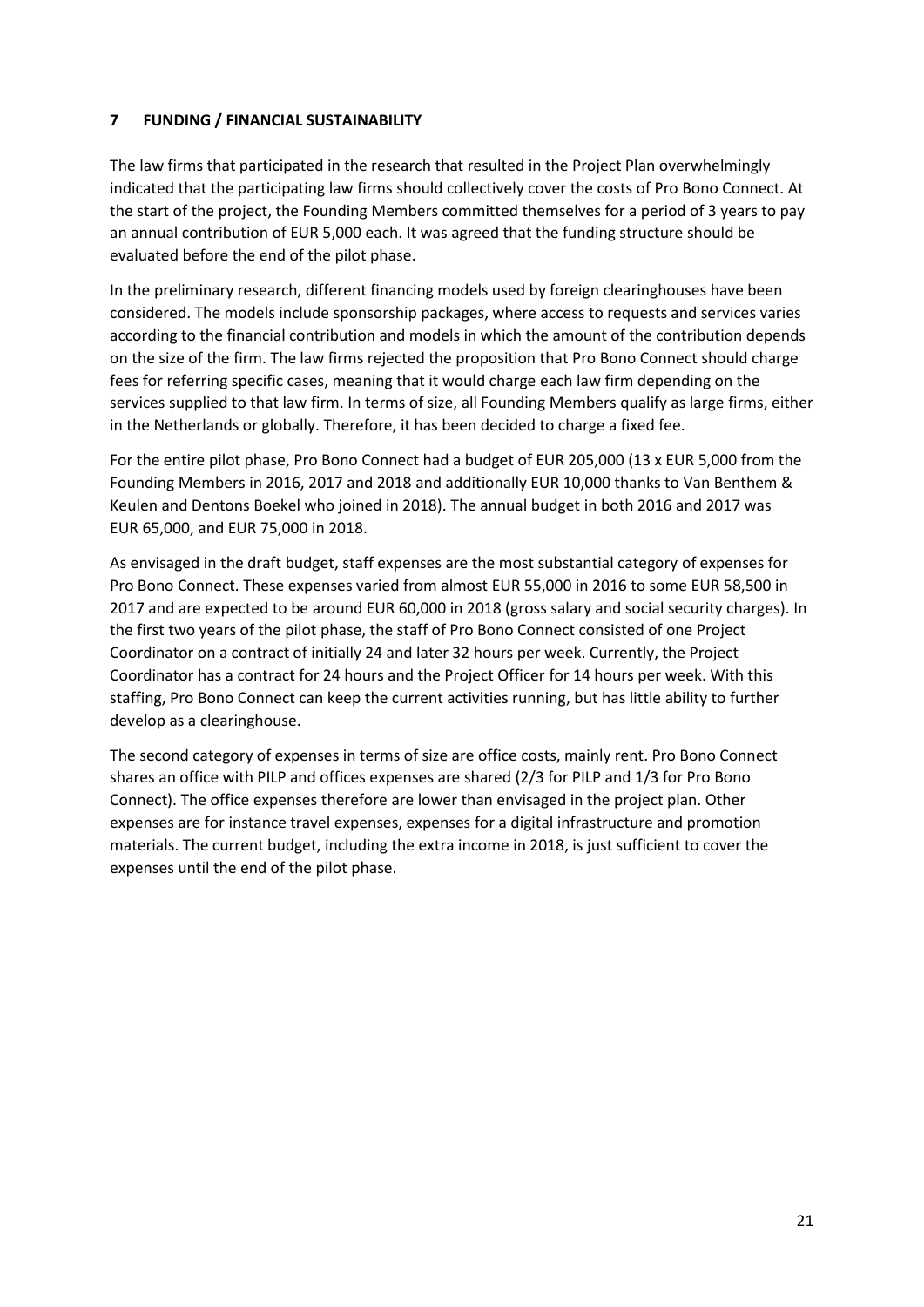#### <span id="page-27-0"></span>**8 BLUEPRINT FOR THE FUTURE OF PRO BONO CONNECT (2019-2022)**

#### <span id="page-27-1"></span>8.1 Success stories and key lessons learned

In the previous chapters the results and experiences in the pilot phase are described. Now it is time to look ahead.

Although no specific targets were set at the start, Pro Bono Connect has received and matched a substantial number of requests. For the next phase (2019-2022), we aim to increase the incoming request flow. To that end, we plan to build and intensify contacts with NGOs and public interest branch organisations and increase our marketing efforts.

In the pilot phase and in this evaluation, we have seen that NGOs need assistance with both strategic and organisational requests. Although one of the initial goals of Pro Bono Connect was to encourage NGOs to submit strategic requests, only 40% of the accepted requests are strategic. Moreover, as set out in paragraph [3.5,](#page-12-1) 30% of the strategic requests does not result in a match. The percentage of non-matches is significantly higher than we aim for. Pro Bono Connect will encourage NGOs to keep submitting requests that assist them in achieving their strategic goals. On the side of pro bono providers, we aim to increase enthusiasm among the participating firms for strategic requests, for example by sharing success stories and creating opportunities to interact with NGOs. Nevertheless, Pro Bono Connect is guided by the needs for legal assistance among NGOs and will keep assisting with all types of requests, whether strategic or organisational.

The value adding services of Pro Bono Connect to requests and the personalised approach in offering the requests are much appreciated by both NGOs and the participating law firms. These services and approach are essential for Pro Bono Connect as a clearinghouse and must be continued in the same way.

In respect of other activities than those related to matching requests, a lesson learned in the pilot phase is that a good balance is needed between the time involved in the organisation of an event and what it brings. For the next phase, Pro Bono Connect aims to focus on activities that bring together the needs for legal information of NGOs and the expertise of the participating law firms.

The experiences in the pilot phase and the results of the evaluation confirm the profile and main principles of Pro Bono Connect as set out in the Project Plan. These should not change in the coming years. Pro Bono Connect should stay focused on access to justice and legal assistance and not extend its services to requests without a legal dimension (e.g. marketing or consultancy advice) for now. The providers of pro bono services remain the participating law firms and their lawyers. University law clinics may assist if a request is more suitably handled within an academic context, possibly in cooperation with lawyers from participating firms. Pro bono recipients remain NGOs and other organisations that serve the public interest and that fulfil the criteria for acceptance of requests.

As regards the legal structure and governance, the conclusion can be drawn that the Advisory Committee and the NJCM umbrella (including the connection with PILP) have importantly contributed to the success of Pro Bono Connect. The current structure should be maintained in the coming years. In terms of staff, a lesson learned is that the project should not depend too much on one Project Coordinator. To expand its services and solidify its internal organisation, Pro Bono Connect would rather have 1 to 1.2 FTE of staff, divided over two persons.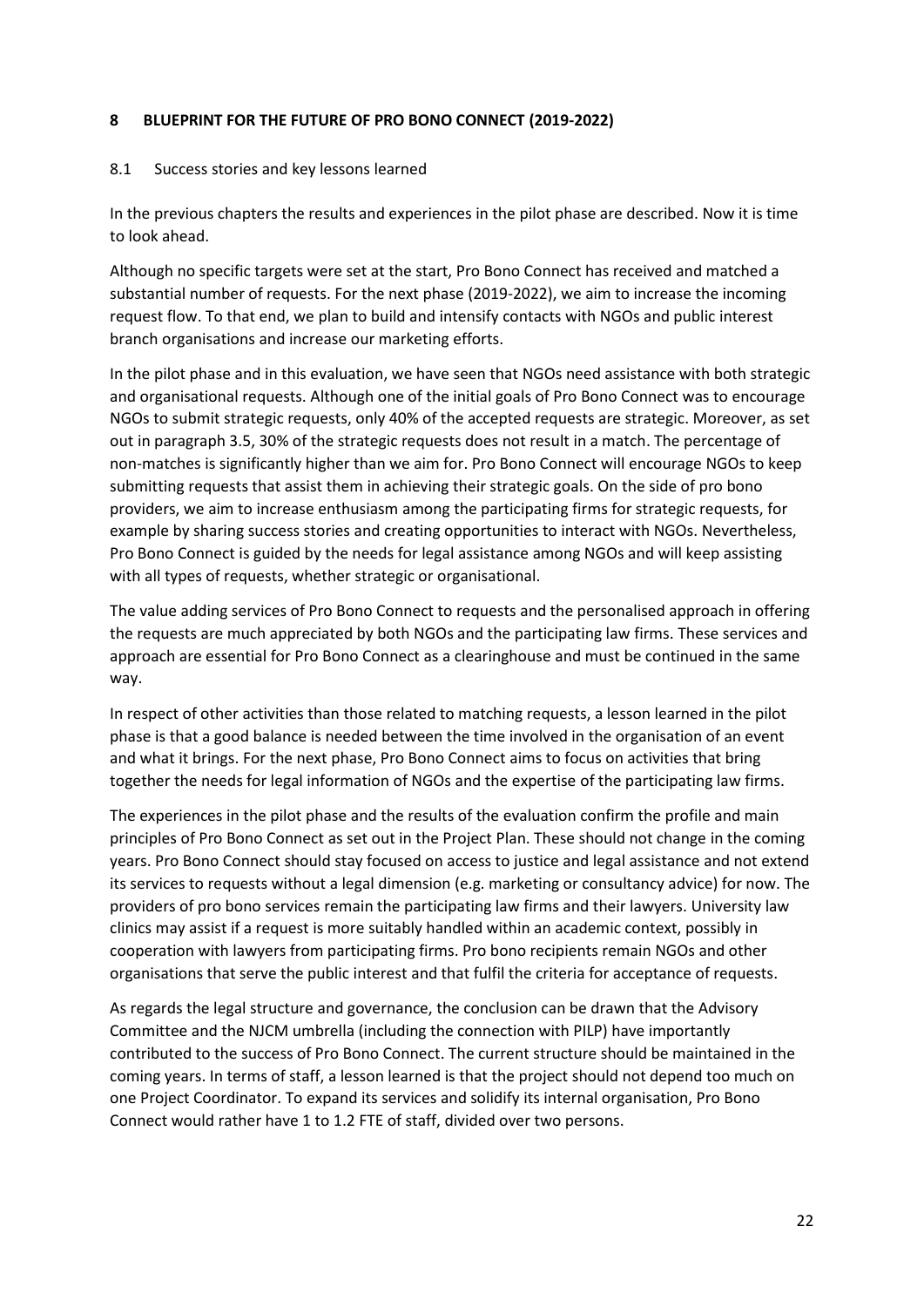#### <span id="page-28-0"></span>8.2 Goals for the next phase

It is the mission of Pro Bono Connect to improve access to justice for NGOs that promote the public interest and aim to improve human rights in the broad sense and, in relation thereto, to stimulate a stronger pro bono culture in the Dutch legal landscape. We propose to continue this mission after the pilot phase.

The ambition is to solidify the basis laid for a clearinghouse that is here to stay. We want to put Pro Bono Connect on the map of the Dutch legal landscape and to further stimulate the Dutch pro bono culture. The results achieved in the pilot phase clearly demonstrate that there is a need for Pro Bono Connect. But we are not there yet….

So far, 96 different NGOs have found their way to Pro Bono Connect and submitted one or more requests. There are many more NGOs with unmet legal request that could benefit from our services and many more lawyers willing to take on requests. To put Pro Bono Connect on the map and stimulate pro bono culture, we will have to increase our marketing efforts and seek opportunities to connect with other projects and initiatives targeted at NGOs. We should also increase our efforts to reach lawyers and try to ensure that Pro Bono Connect becomes known among all employees of the participating firms.

More specific, we aim:

- to increase, in three years time, the annual budget to EUR 90,000 by attracting additional participating law firms up to a number of 18 or more;
- to successfully match at least 200 requests in the next three years;
- to ensure that all participating law firms take on at least three requests per year;
- to encourage 50 'new' organisations to submit one or more requests in the next three years;
- to build and intensify contacts with public interest branch organisations;
- to build and intensify contacts with universities and law clinics;
- to increase our marketing efforts (newsletters, social media, other publicity);
- to keep a continuous dialogue with the participating firms and to stay up to date on what is going on and what pro bono cases and activities they are interested in; and
- to ensure that Pro Bono Connect is widely known among lawyers from the participating law firms in three years.

#### <span id="page-28-1"></span>8.3 Principles of Pro Bono Connect for the coming years

In Appendix 2 to this report, we have set out basic principles of Pro Bono Connect for the coming years, based on the initial blueprint for the project (included in the Project Plan) and the lessons learned in the pilot phase. These principles are not a revision of the Project Plan, but rather an update for the next phase.

These principles are not set in stone, but function as guidelines for the functioning of Pro Bono Connect. The principles are kept under review and discussed regularly with the stakeholders, especially if new developments require adaption thereof.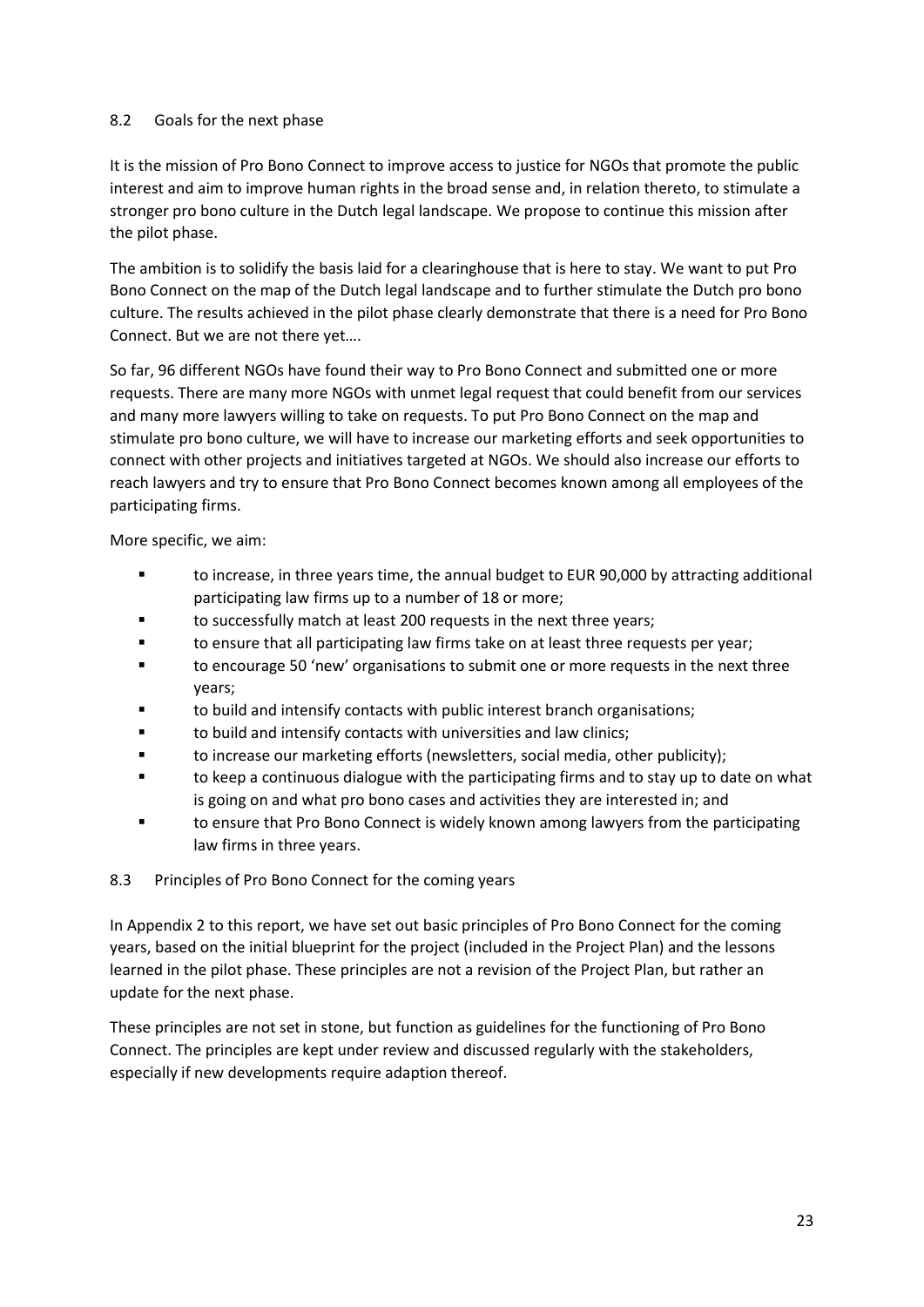#### <span id="page-29-0"></span>8.4 Monitoring and Evaluation (M&E)

Pro Bono Connect will keep monitoring the results on a regular basis. It systematically records the submitted requests in terms of content (area of legal expertise, strategic or operational request), acceptance rate and acceptance process.

Monitoring pro bono culture is by nature more difficult. As indicators of pro bono culture, we will look at the acceptance rates for requests and feedback obtained from both the participating firms and NGOs. We strive to implement feedback in a more structured manner in the request matching process.

#### <span id="page-29-1"></span>8.5 Funding

To be able to realize its ambitions and to meet the demands of the participating firms and NGOs, Pro Bono Connect requires more staff. In the pilot phase has been found that dependence on one person makes the organisation vulnerable. To expand its services and solidify its internal organisation, Pro Bono Connect would ideally have 1 to 1.2 FTE of staff (40 to 48 hours per week), divided over two persons (for example one 0.8 FTE position and one 0.4). Based on a gross salary of EUR 4000 per month (40 hours per week including holiday allowance and social security charges) staff expenses would amount to approximately EUR 62,200 to EUR 74,600. With a budget of around EUR 15,000 for other expenses, a total annual budget of around EUR 77,200 to EUR 90,000 is needed.

The aim should therefore be to obtain additional funding. In the evaluation, we have discussed different funding structures with various stakeholders. The majority view is that differentiating in fees to participate in Pro Bono Connect would be too complicated. Pro Bono Connect wants to encourage the participating firms to stimulate lawyers to dedicate their time and effort to pro bono and to take on strategic requests. We therefore believe that a higher contribution for access to more or high-profile cases is not an effective model for now. Besides, accepting more or larger requests means more hours dedicated to pro bono work. The other way around, a higher financial contribution if a firm takes on fewer requests than average would not be a right incentive for accepting requests. A financial contribution related to size is similarly complicated: it can be either related to turnover or to the number of associates, either in the Netherlands or worldwide. Even through the size of the firms vary, in the Dutch legal landscape all participating law firms qualify as large firms. The numbers of requests accepted so far (see paragraph [3.9\)](#page-15-1) demonstrate that size does not really matter. We believe that most firms are very willing to accept requests and Pro Bono Connect aims to bring about the best matches between legal needs of NGOs and the firm's preferences or pro bono policy. A fixed annual fee therefore remains the most appropriate financial model.

There are different ways to obtain additional funding. Even though some NGOs indicated that payment of a nominal fee would not prevent their organisation from submitting requests, charging a fee would deter small NGOs from using the services of Pro Bono Connect. As Pro Bono Connect especially aims to improve access to justice for NGOs with limited financial resources, we should not charge any fee to NGOs. Moreover, nominal fees are not of substantial influence on the budget.

Another possibility is trying to obtain third-party funding. Especially for specific projects, applying for support from public interest funds might be an interesting opportunity. On the other hand, one can argue that it goes against the idea of 'pro bono' to request public interest funds to pay for a project that aims to save costs (for legal assistance) of NGOs. If it receives third-party funding, Pro Bono Connect takes budget that would otherwise go to NGOs. Questions may arise why the participating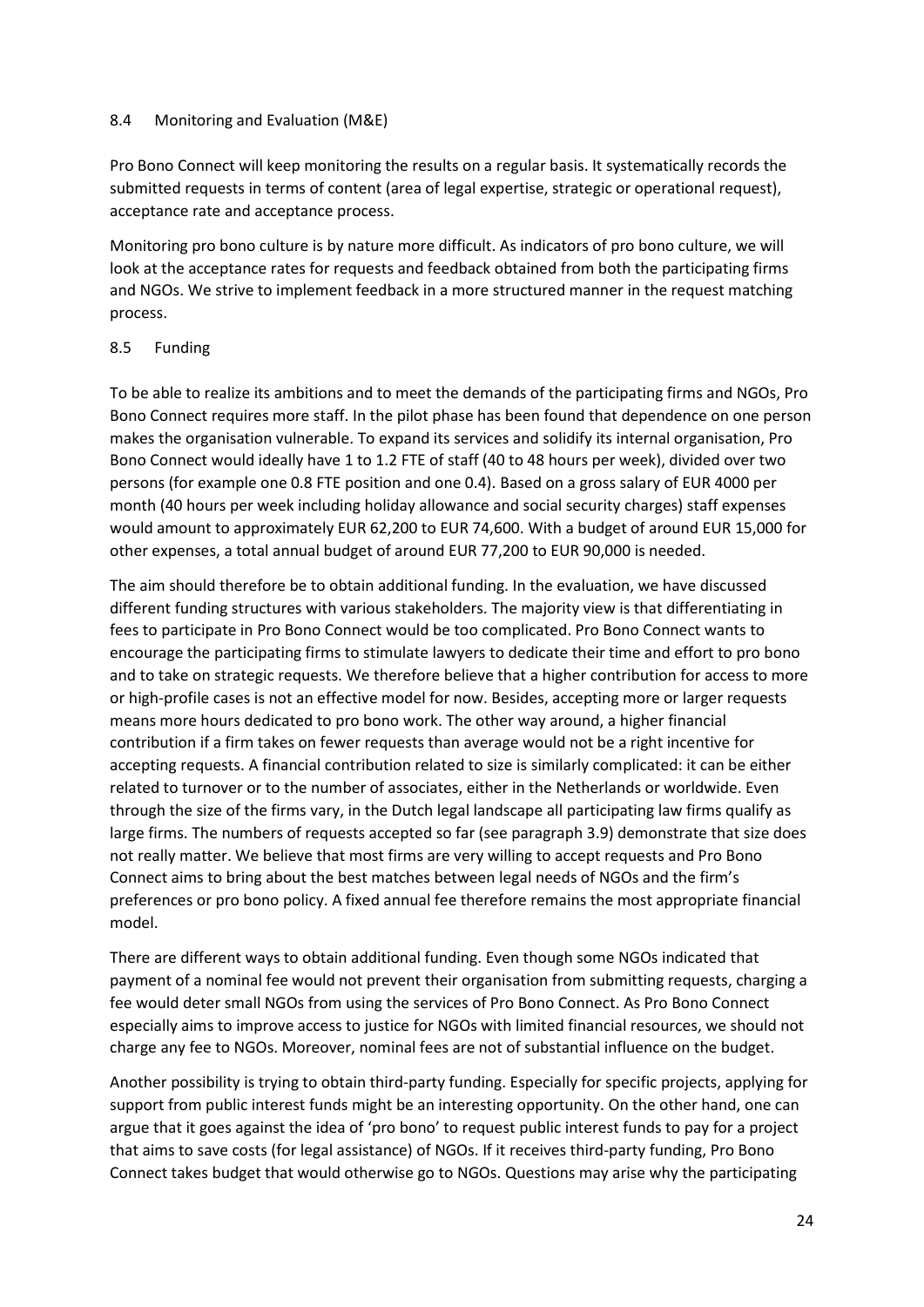firms make a public interest fund pay contribute financially instead of covering the expenses themselves. This should be carefully considered.

As regards core funding, dependence on third-party grants is too uncertain anyway, both because it is not sure whether obtaining third party funding is feasible and because most grants are awarded for a limited time. Last but not least, applying for grants requires a serious time investment, which time comes at the expense of regular work unless investments are made in more staff or hours.

If it is decided that Pro Bono Connect should remain financed solely or almost entirely through annual contributions, additional funding must either come from higher annual contributions or through more participating law firms. To go beyond keeping the business running, Pro Bono Connect should therefore focus on more partnerships and cooperation with other parties (for instance branch organisations and universities) and look for creative alternatives.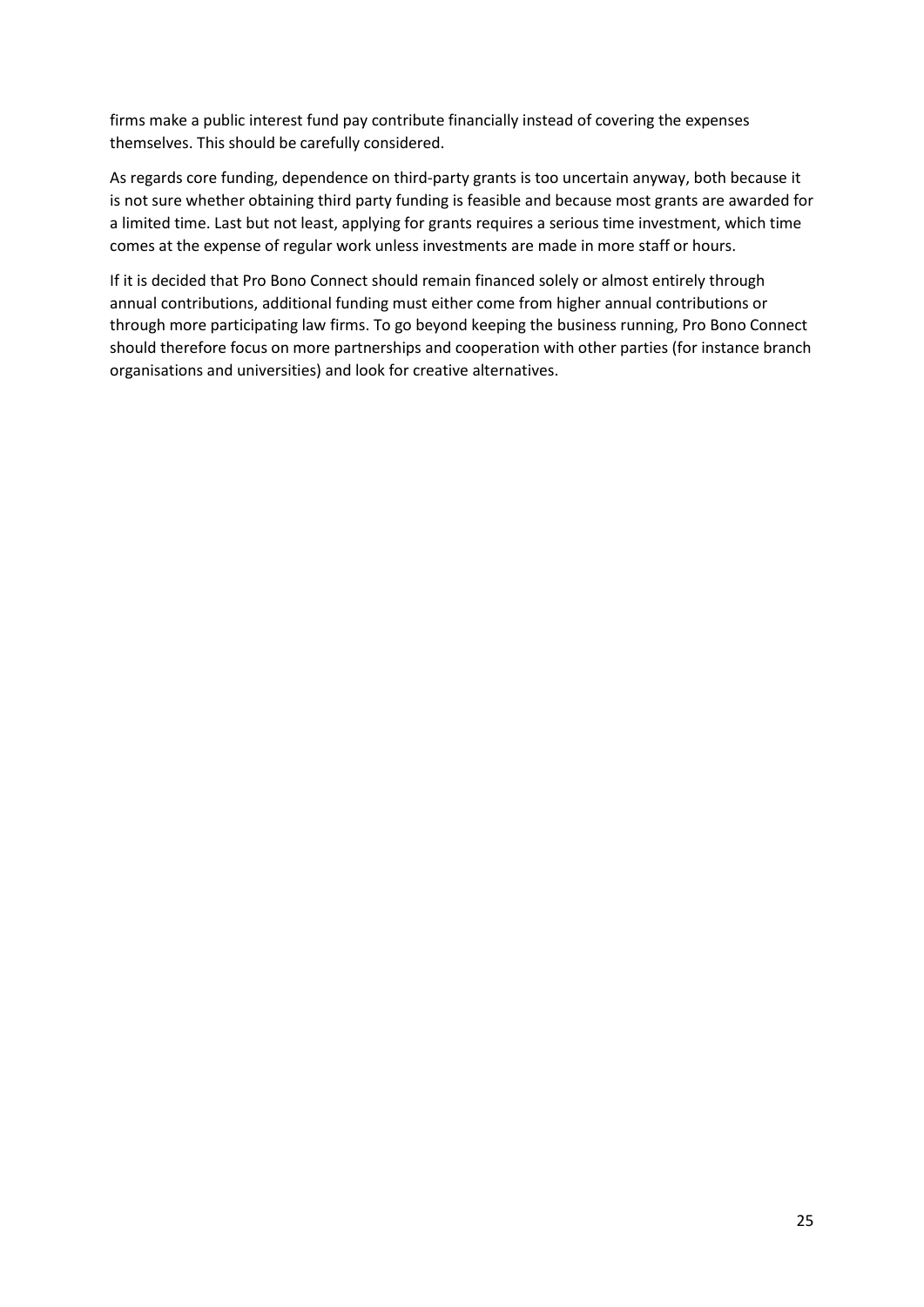#### <span id="page-31-0"></span>**APPENDIX 1: MULTIPLE CHOICE QUESTIONS AND RESULTS SURVEY NGOS**

#### **1. What kind of legal advice or assistance is most relevant for your organisation?**



#### **2. My organisation has individual partnerships with law firms**



### **3. Pro Bono Connect should extend its clearinghouse activities to other than legal services (for example consultancy, accountancy)**



#### **4. Pro Bono Connect should organise seminars, informative meetings and other events to connect NGOs with law firms**

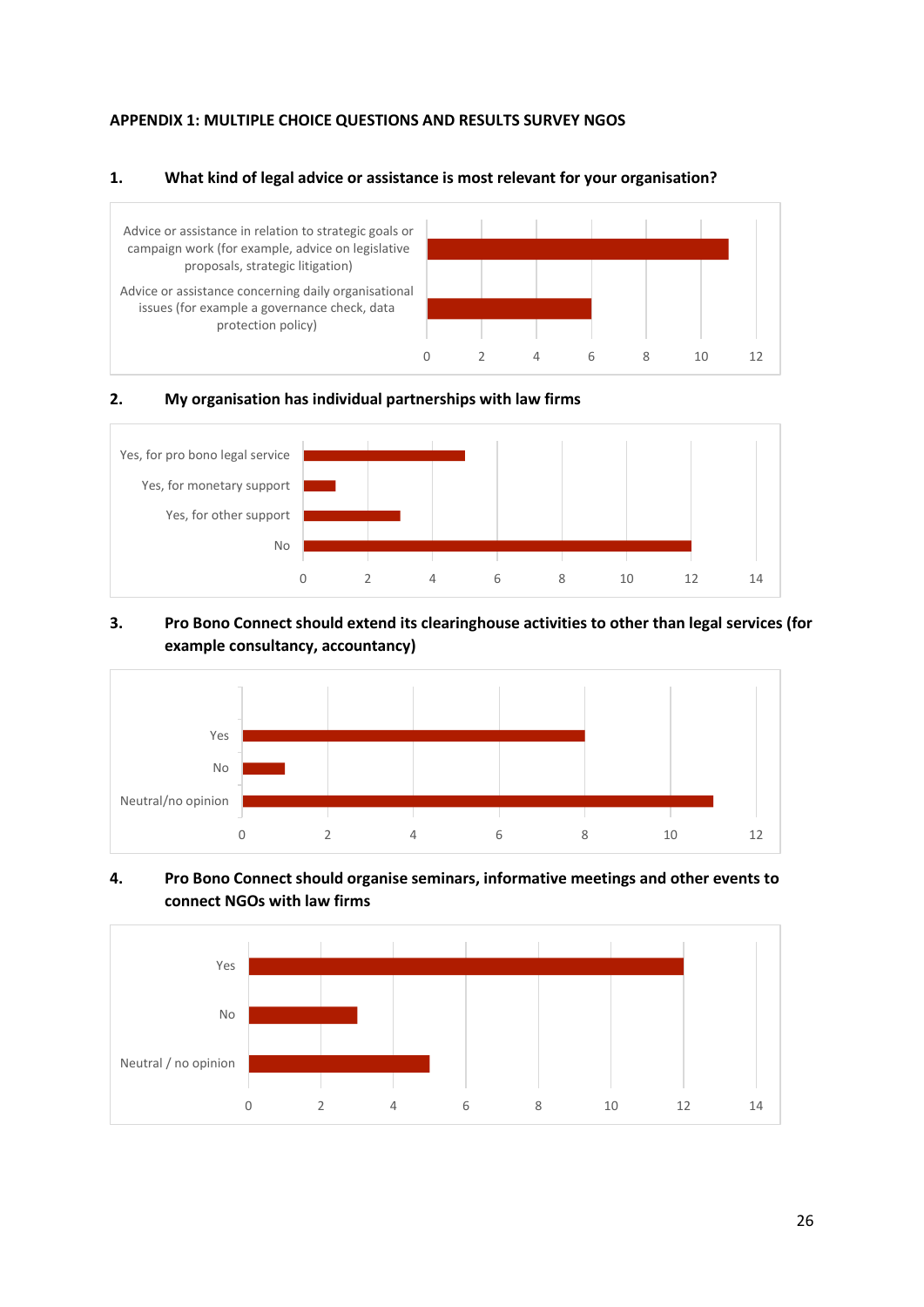# **5. Pro Bono Connect handles requests in a good way (contact, communication, assistance in drafting requests)**



# **6. Pro Bono Connect handles requests timely**



# **7. The obligation to pay a certain amount to submit a request (to cover administrative costs), either per request or an annual subscription fee, would prevent my organisation from submitting requests in the future**





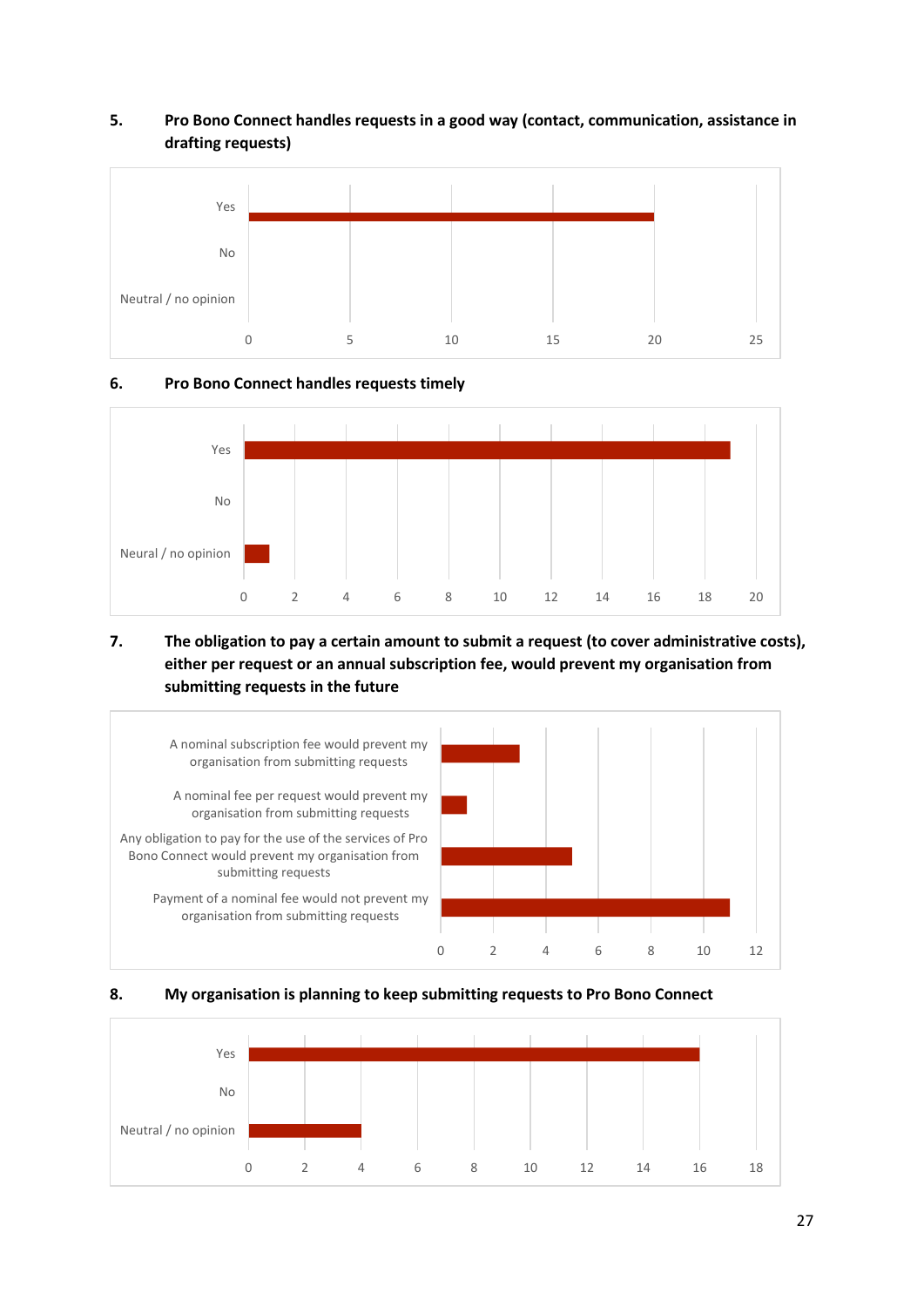

# **9. My organisation would recommend Pro Bono Connect to other NGOs**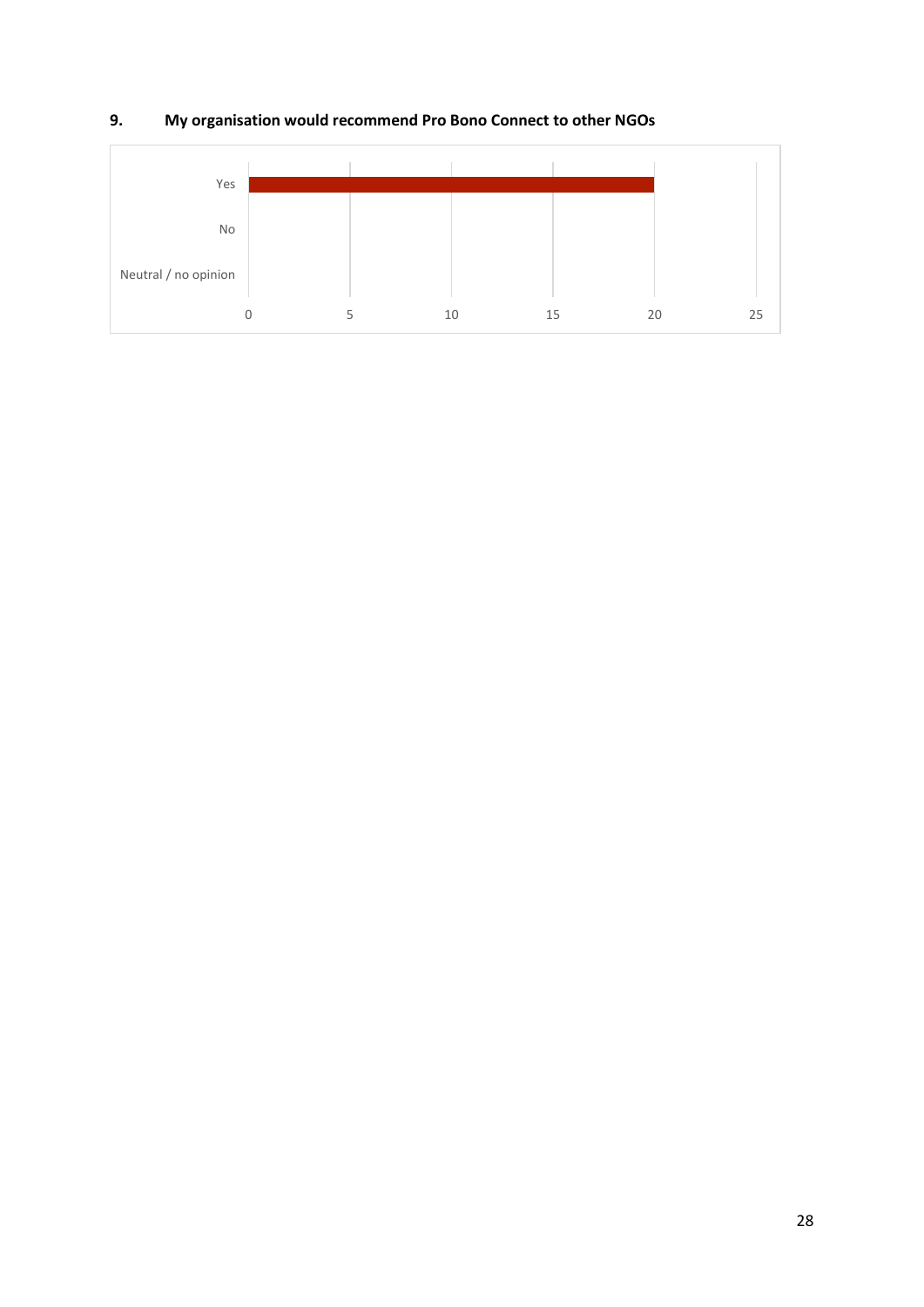#### <span id="page-34-0"></span>**APPENDIX 2: BASIC PRINCIPLES OF PRO BONO CONNECT FOR THE COMING YEARS**

#### **I. Principles and Goals**

- a. Pro Bono Connect acts as intermediary between non-governmental organisations (NGOs) and other organisations that serve the public interest in need of legal advice and lawyers who wish to dedicate their expertise and time to provide pro bono legal services.
- b. Pro Bono Connect and its participants are committed to safeguarding the confidentiality of the requests and cases Pro Bono Connect receives.

#### **II. Governance**

- a. For now, Pro Bono Connect is run as a project under the NJCM umbrella.
- b. Pro Bono Connect is led by a Project Coordinator responsible for the day-to-day management.
- c. Pro Bono Connect has a Project Board consisting of a minimum of two (current or former) members of the NJCM Board. The Project Board functions as a sounding board for the Project Coordinator. Together with the Project Coordinator, the Project Board acts as management of the clearinghouse. In the performance of their duties, the members of the Project Board act in the interest of Pro Bono Connect and the organisation connected with it.
- d. Pro Bono Connect has an Advisory Committee consisting of a minimum of nine members: three members from law firms (on a rotating basis), three members from NGOs (on a rotating basis) and three independent members. The Advisory Committee functions as a sounding board for strategic or complex matters.
- e. The participating law firms will be invited to a yearly roundtable to discuss the achievements, strategy and development of Pro Bono Connect.

#### **III. Pro Bono Providers**

- a. Pro bono providers are lawyers and law firms participating in Pro Bono Connect. In-house legal departments of companies will not be invited to participate in Pro Bono Connect for now.
- b. If a request is accepted by none of the participating law firms, Pro Bono Connect may submit the request to lawyers and law firms that do not (yet) participate.
- c. Pro bono providers may be university law clinics, if a request is more suitable to be handled in an academic context, possibly in cooperation with lawyers from participating firms.
- d. Participation in Pro Bono Connect is reserved for law firms with a good reputation regarding the quality of their work products and expertise (as assessed by the Project Board).
- e. No formal commitment with respect to an annual number of accepted requests is expected from participating law firms, although Pro Bono Connect encourages law firms to accept at least three requests per year. Law firms will be encouraged to actively participate and promote Pro Bono Connect to the lawyers it employs.
- f. To accommodate the interests of law firms and match NGOs' requests with law firms' expertise, Pro Bono Connect has made an inventory of the expertise and preferences of law firms, which may be updated from time to time.
- g. Law firms may be excluded from participation in Pro Bono Connect if they deliver poor quality work or fail to respond to requests over a longer period.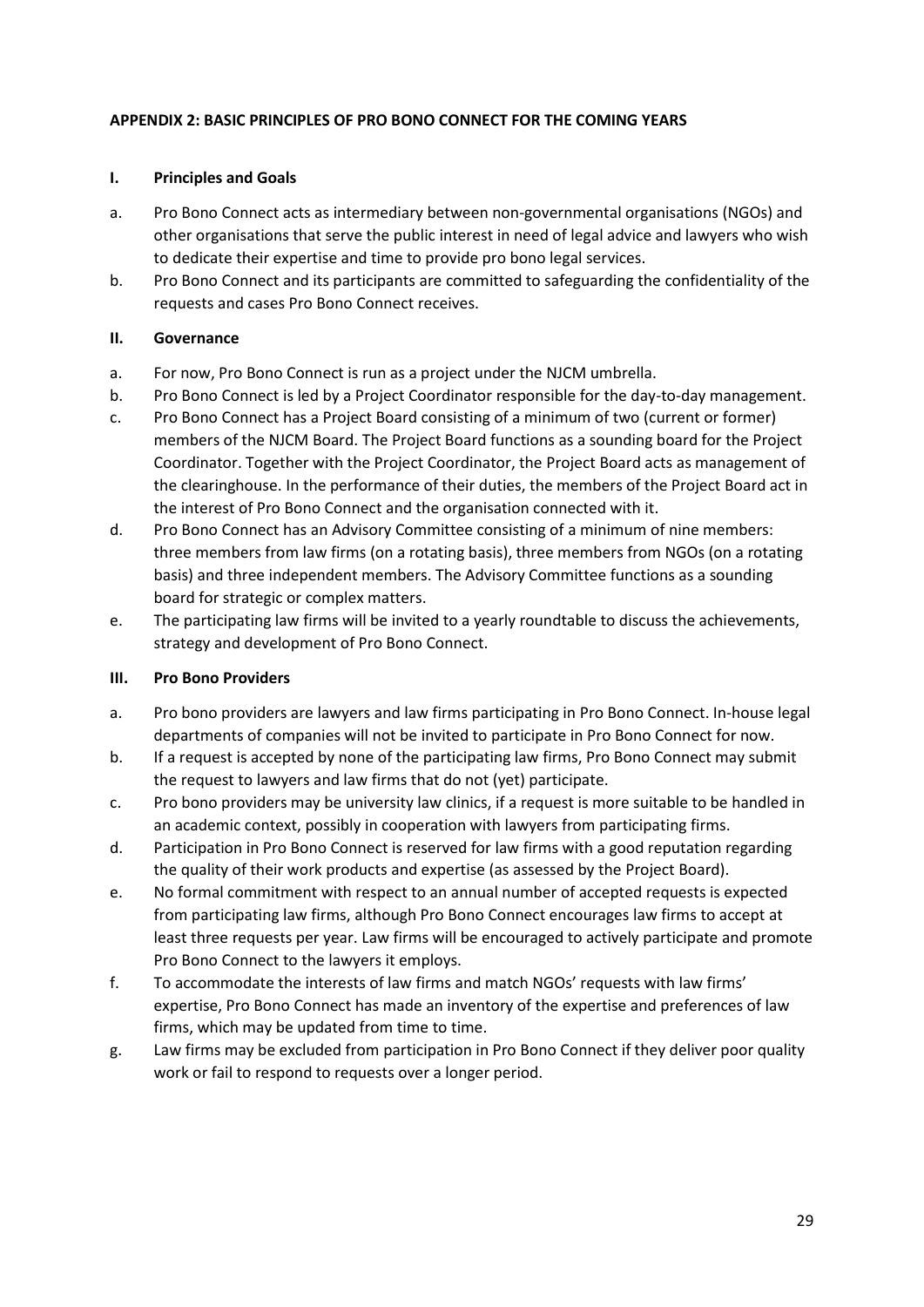### **IV. Pro Bono Recipients**

- a. Recipients of pro bono legal advice are NGOs and other organisations that serve the public interest that fulfil the criteria for acceptance of requests.
- b. Accessibility to the services is not limited to non-profit organisations. A public interest mission will serve as a broad overarching eligibility criterion. Participating law firms are allowed to only accept requests submitted by organisations that serve the public interest on a not-for-profit basis.
- c. Individuals do not qualify as pro bono recipients of Pro Bono Connect. If they have an unmet legal need and a request with merit, they should engage an NGO to use the services of Pro Bono Connect.
- d. Those eligible for state-funded legal aid will in no case be eligible to use the services of Pro Bono Connect.
- e. Pro Bono Connect has a standard screening process for applicant NGOs and conducts background checks.
- f. Pro Bono Connect will actively engage with NGOs to understand their needs and establish how pro bono legal services may assist them in achieving their goals.

# **V. Types of Requests**

- a. Pro Bono Connect facilitates a broad range of legal assistance for NGOs, both concerning daily organisational issues and in relation to its strategic goals or campaign work. Pro Bono Connect will encourage NGOs to submit requests that assist them in achieving their strategic goals.
- b. Pro Bono Connect assesses requests in terms of eligibility based on criteria established in consultation with the Advisory Committee. These criteria leave room for assessment on a caseby-case basis. Pro Bono Connect can reject a request for justified reasons.

# **VI. Profile of Pro Bono Connect**

#### *Client-lawyer relationship*

- a. Legal services rendered through Pro Bono Connect by lawyers will be pro bono, meaning free of charge (except court fees) and delivered with the same professional standard as paid work.
- b. Once a request is accepted by a law firm, the NGO and the lawyer handling the case will have a client-lawyer relationship. Law firms and NGOs may formalize this relationship through an agreement to describe and define the terms and conditions of the pro bono service between them.
- c. After a request is matched, Pro Bono Connect brings the NGO and the law firm in contact. From then on communication about the matter exclusively takes place between the NGO/client and the law firm.

# *Allocation of requests*

- a. Pro Bono Connect will determine the best match between the request and law firms' preferences and expertise. It will distribute requests by selecting and contacting the most suitable law firms on an individual basis to offer the request.
- b. Pro Bono Connect has a with the pre-expressed preferences, interests and expertise of the law firms, as well as a record of requests handled per law firm (including requests that have been matched and declined).
- c. Pro Bono Connect is committed to distributing cases fairly between law firms.